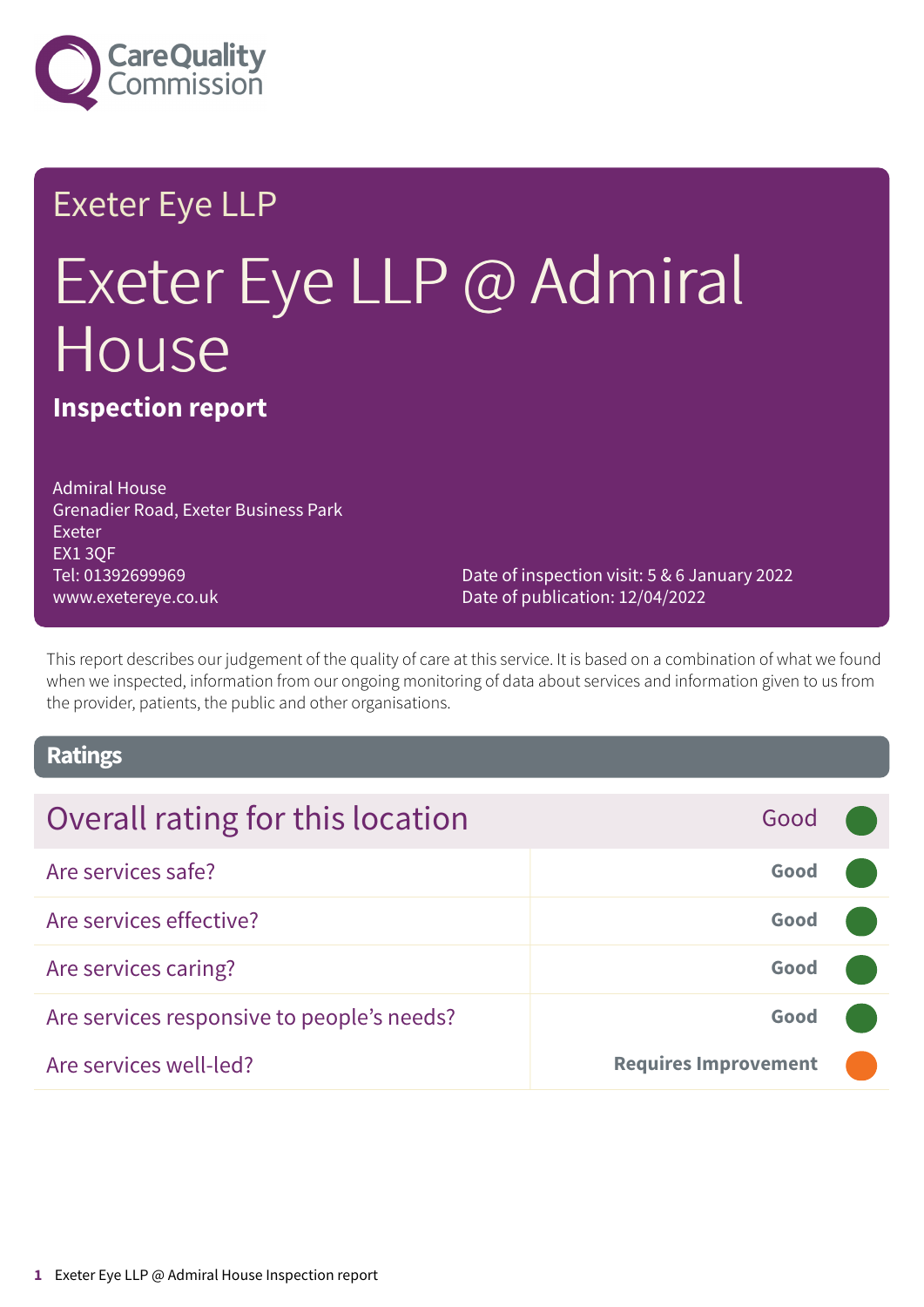### **Overall summary**

We carried out a comprehensive inspection of Exeter Eye LLP @ Admiral House on 5 and 6 January 2022. The service was last inspected in January 2018 and was rated as requires improvement.

Exeter Eye LLP @ Admiral House is operated by Exeter Eye LLP. The service provides ophthalmic surgery and outpatient clinics for private adult patients from Admiral House in Exeter.

Admiral House is owned by another organisation (further referred to as the host hospital) and Exeter Eye LLP rent rooms from the host hospital to provide their outpatient and diagnostic services. These include waiting areas, consultation rooms, a laser room and office space for secretarial staff. Exeter Eye LLP has an agreement with the host hospital to access theatre space, staff and equipment to carry out surgical procedures within Admiral House.

Facilities include an anaesthetic room, recovery room and an operating theatre. The service has no overnight beds. Types of surgery carried out include cataract removal, lens replacement and laser capsulotomy treatment. Ophthalmic (eye) surgical procedures are undertaken as day cases. They also provide ophthalmic consultations, diagnosis, treatment and management of long-term ophthalmic conditions.

Surgery is the main service provided. Our findings on surgery, for example, management arrangements also apply to other services, therefore, we have not repeated the information, but cross-referred to the surgery service.

At this inspection we inspected our five key questions: safe, effective, caring, responsive and well led. Before the inspection we reviewed information we had about the location, including information we received and intelligence available. The inspection was announced due to being immediately after the New Year and to check they would be offering their full range of services.

We rated safe, caring and responsive as good in surgery and outpatients. Effective was rated as good in surgery but is not rated in outpatients. Well led was rated as requires improvement in surgery and outpatients.

Our rating of this location since the last inspection had improved. We rated it as good because:

- The service had enough staff to care for patients and keep them safe. Staff had training in most key skills, understood how to protect patients from abuse, and managed safety well. The service controlled infection risk well. Patients were assessed for their suitability for surgery. Staff kept good care records. They managed medicines well. The service managed safety incidents well and learned lessons from them. Staff collected safety information and used it to improve the service.
- Staff provided good care and treatment and gave them pain relief when they needed it during surgery. Managers monitored the effectiveness of the service. Staff worked well together for the benefit of patients. Patients had access to good information about key conditions relating to eyes. Out of hours service for patient who had undergone surgery or treatment was available seven days a week.
- Staff treated patients with compassion and kindness, respected their privacy and dignity, took account of their individual needs, and helped them understand their conditions. They provided emotional support to patients.
- The service planned care to meet the needs of local people, took account of patients' individual needs, and made it easy for people to give feedback. People could access the service when they needed it and did not have to wait too long for treatment.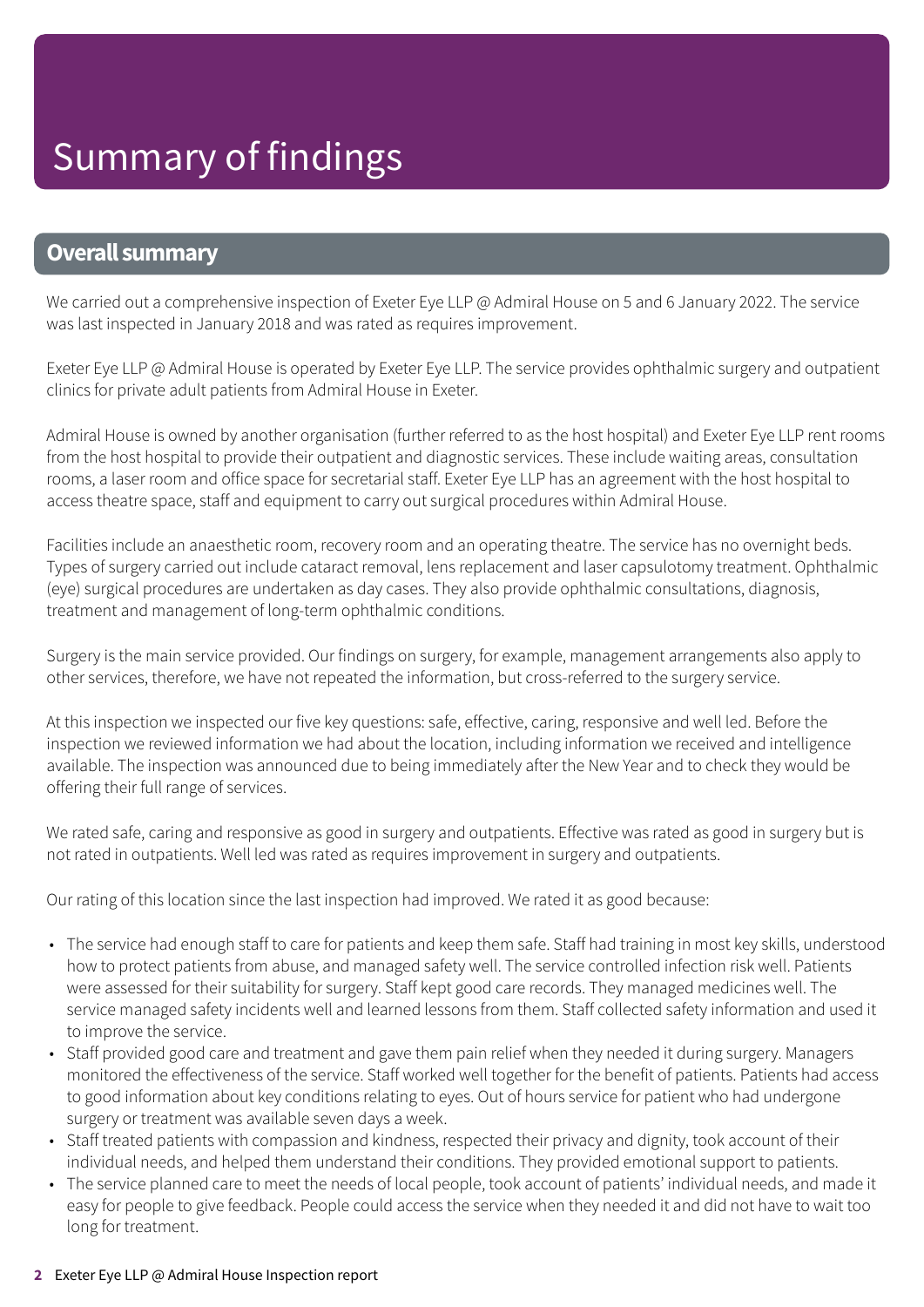• Staff felt respected, supported and valued. They were focused on the needs of patients receiving care. Staff were clear about their roles and accountabilities. The service engaged with patients to plan and manage services and all staff were committed to improving services continually.

### However:

- The main leader was not able to fulfil the role of registered manager due to time constraints and other working commitments. They had also not completed additional training for their other lead roles.
- Governance arrangement had improved since our last inspection but there were still areas where improvements were needed. Assessment of risks was still reactive and had also not identified potential risks to the service provision.
- The safeguarding lead did not have the required level of safeguarding training to provide support and guidance to staff. The service vulnerable adults' policy was not up to date with the latest legislation. This was identified at our last inspection. The safety briefing in theatre did not always take place without the distraction of the radio playing in the background which could mean not all staff would have been able to hear the important information.
- There was no system to monitor or record when all staff had completed training and when it was next due.
- There was no list of when audits would be completed to monitor the quality of service provision.
- When new staff were considered for a post not all references were obtained from other employers who did not work for Exeter Eye LLP.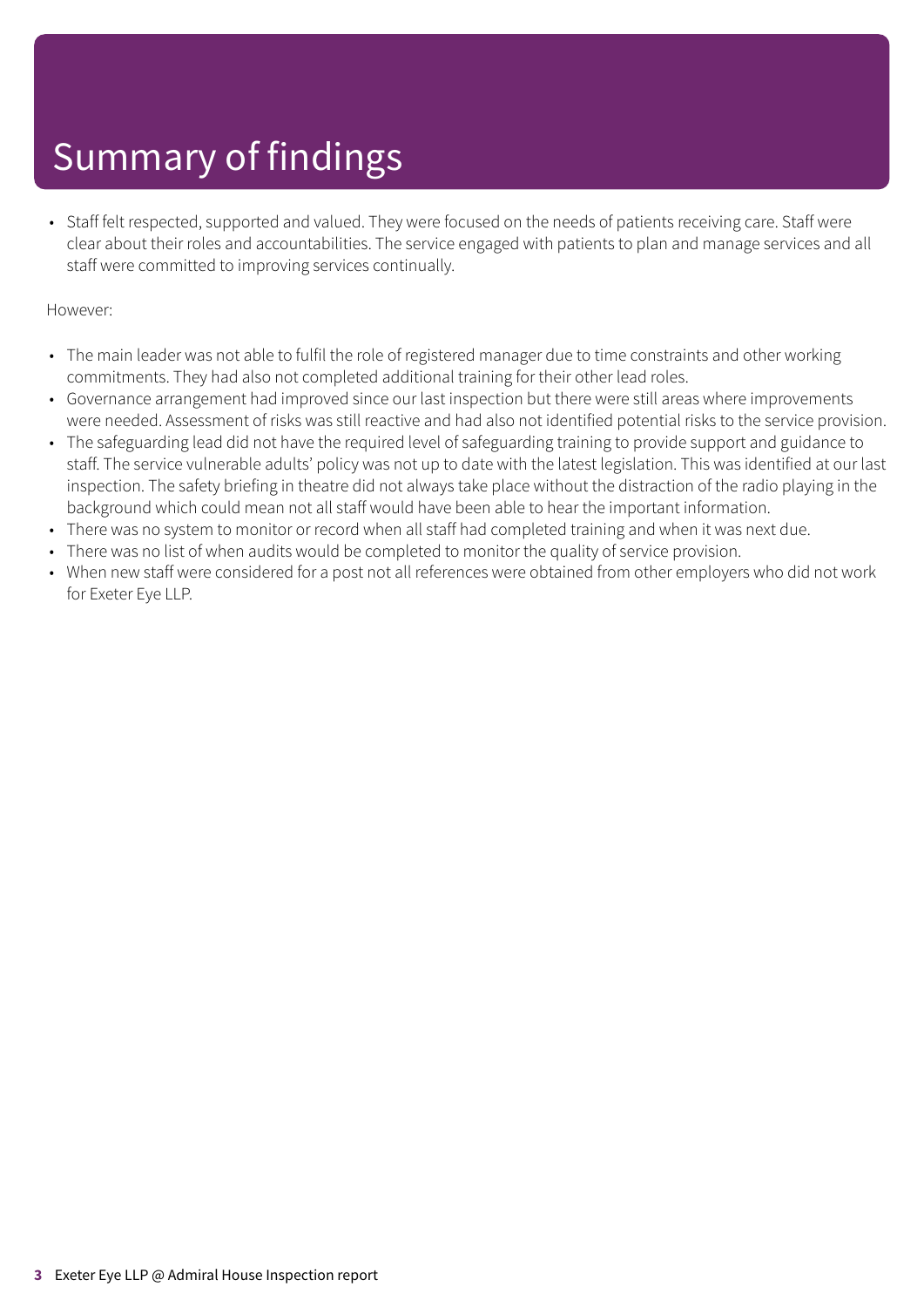### **Our judgements about each of the main services**

**Outpatients Good** 

### **Service Rating Summary of each main service**

Our rating of this service improved. We rated it as good because:

- The service had enough staff to care for patients and keep them safe. Staff had training in most key skills, understood how to protect patients from abuse, and managed safety well. The service controlled infection risk well. Staff assessed risks to patients, acted on them and kept good care records. They managed medicines well. The service managed safety incidents well and learned lessons from them. Staff collected safety information and used it to improve the service. The service was compliant with the safety requirements for the use of lasers.
- Staff provided good care and treatment. Managers monitored the effectiveness of the service. Staff worked well together for the benefit of patients, advised them on how to lead healthier lives, supported them to make decisions about their care, and had access to good information.
- Staff treated patients with compassion and kindness, respected their privacy and dignity, took account of their individual needs, and helped them understand their conditions. They provided emotional support to patients, families and carers.
- The service planned care to meet the needs of local people, took account of patients' individual needs, and made it easy for people to give feedback. People could access the service when they needed it and did not have to wait too long for treatment.
- Staff felt respected, supported and valued. They were focused on the needs of patients receiving care. Staff were clear about their roles and accountabilities. The service engaged well with patients to plan and manage services and all staff were committed to improving services continually.

However: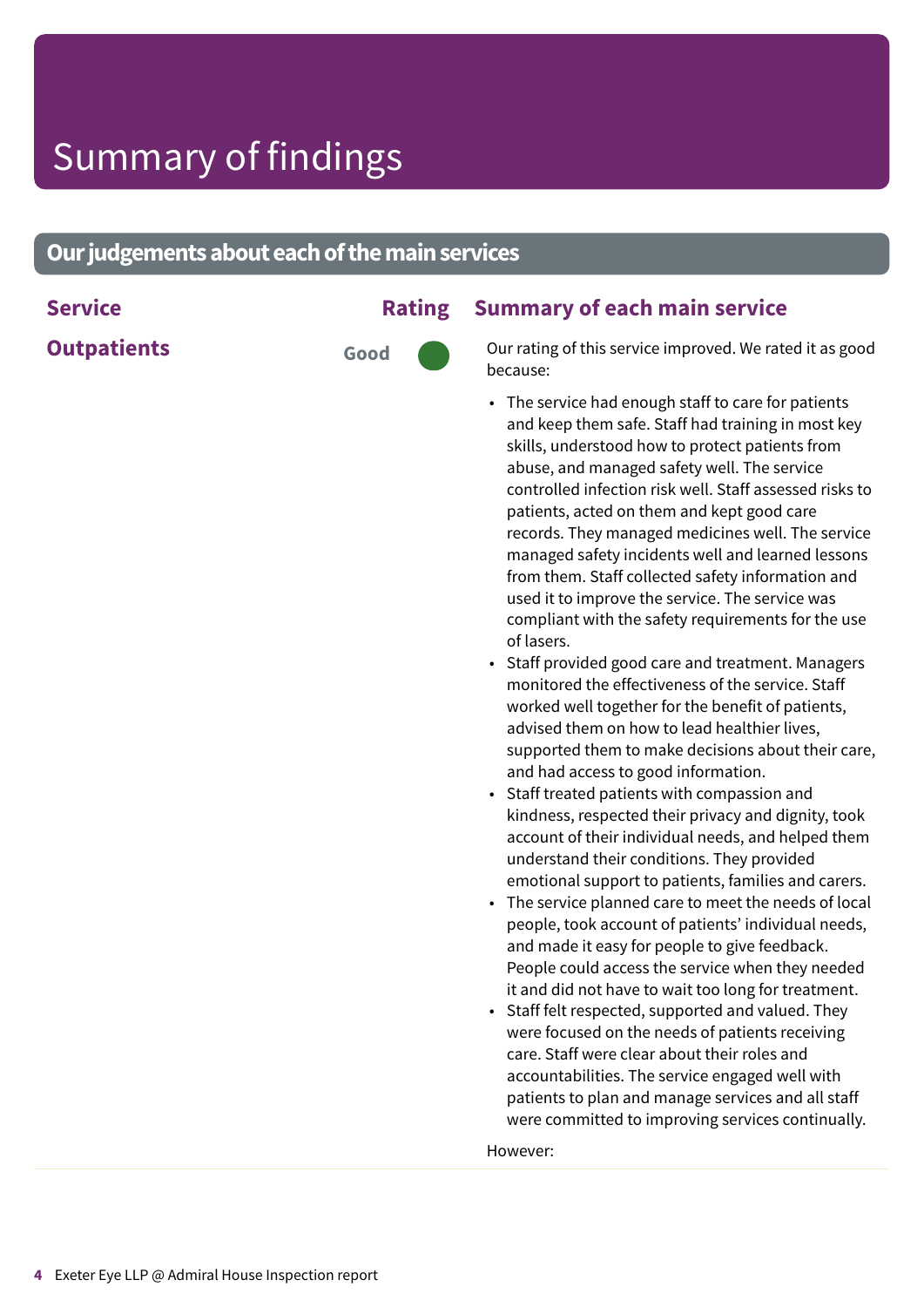• There was no safeguarding lead trained to level 4 to support staff with any allegations of abuse or any potentially referrals to the local council. The infection prevention and control lead had not undertaken additional training for this role.

• Hand hygiene audits were completed but they lacked any detail and frequency. Medicines audit was more of a monthly stock control and didn't look at all areas to make sure medicines were managed safely.

• The main leader for the service did not have the time to meet the requirements of the registered managers role. Risks to the service provision had not been identified on their risk register and therefore no business continuity plan had been devised. There was no documented system to record the use of audits necessary to monitor the quality of service provision, or the timeframe for when these would be completed.

• When recruiting proposed staff they did not always obtain information about their conduct or references from previous employers who also did not work for Exeter Eye LLP.

Outpatients is a small proportion of hospital activity. The main service was surgery. Where arrangements were the same, we have reported findings in the surgery section.

We rated this service as good because it was safe, caring and responsive, although leadership requires improvement. Effective is not rated in outpatients.

Our rating of this service improved. We rated it as good because:

- The service had enough staff to care for patients and keep them safe. Staff had some training in key skills, understood how to protect patients from abuse, and managed safety well. The service controlled infection risk well. Staff assessed risks to patients, acted on them and kept good care records. The service managed safety incidents well and learned lessons from them. Staff collected safety information and used it to improve the service.
- Staff provided good care and treatment, gave patients enough to eat and drink, and gave them pain relief when they needed it. Managers

**Surgery Good**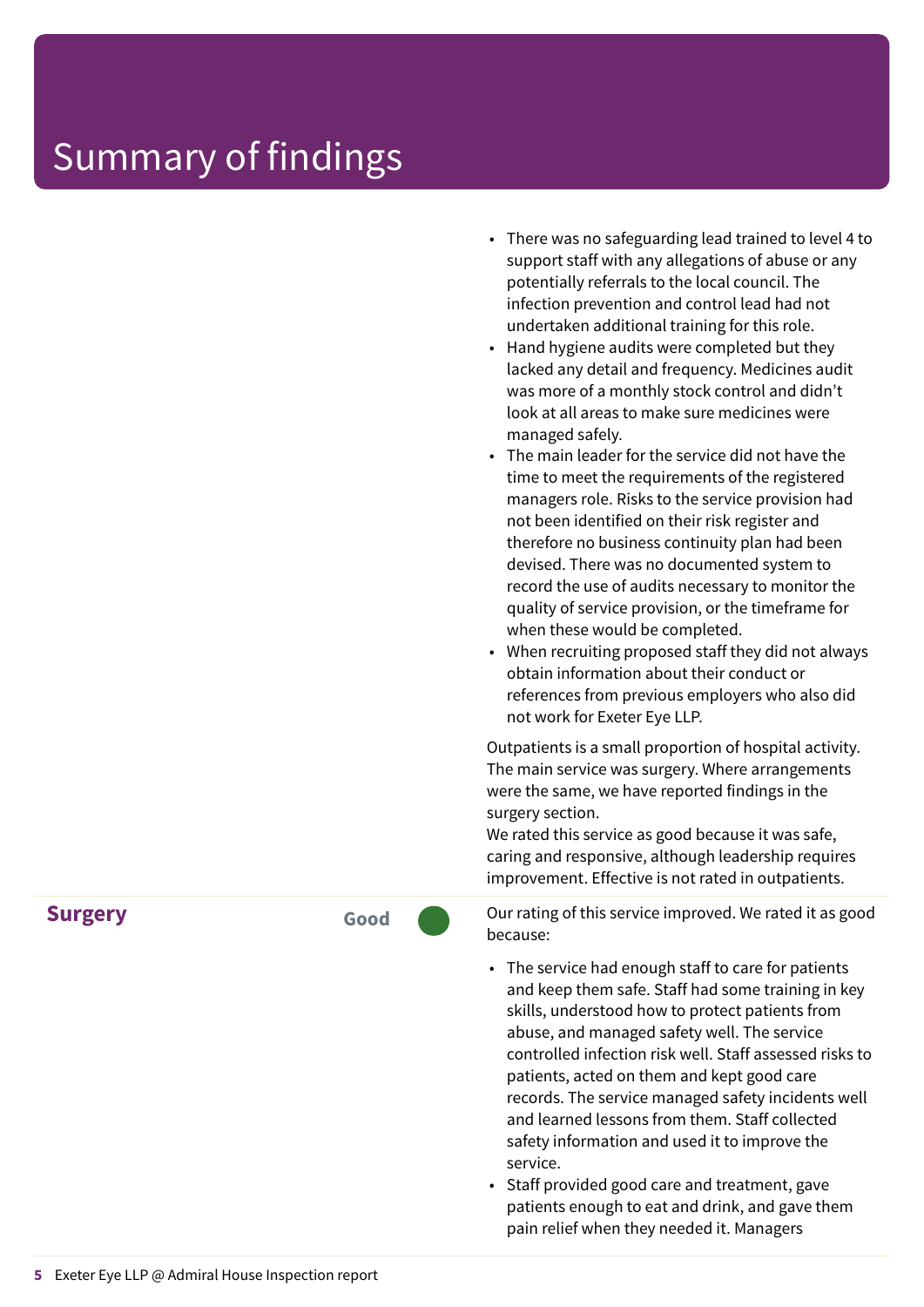monitored the effectiveness of the service. Staff worked well together for the benefit of patients, advised them on how to lead healthier lives, supported them to make decisions about their care, and had access to good information. Patients who had undergone treatment or surgery were able to contact the consultant in an emergency seven days per week.

- Staff treated patients with compassion and kindness, respected their privacy and dignity, took account of their individual needs, and helped them understand their conditions. They provided emotional support to patients.
- The service planned care to meet the needs of local people, took account of patients' individual needs, and made it easy for people to give feedback. People could access the service when they needed it and did not have to wait too long for treatment.
- Staff felt respected, supported and valued. They were focused on the needs of patients receiving care. Staff were clear about their roles and accountabilities. The service engaged well with patients and the community to plan and manage services and all staff were committed to improving services continually.

#### However:

- The safeguarding lead had not completed safeguarding training to level four to support staff with any allegations of abuse or any potentially referrals to the local authority. The infection prevention control lead had not completed any additional training for this role. The radio was on during the safety brief in theatres therefore this could mean some staff may not hear the important information.
- The main leader for the service did not have the time to meet the requirements of the registered managers role. They had also not completed additional training for their other roles. Risks to the service provision had not been identified on their risk register and therefore no business continuity plan had been devised. There was no documented system to record the use of audits necessary to monitor the quality of service provision, or the time frame for when these would be completed.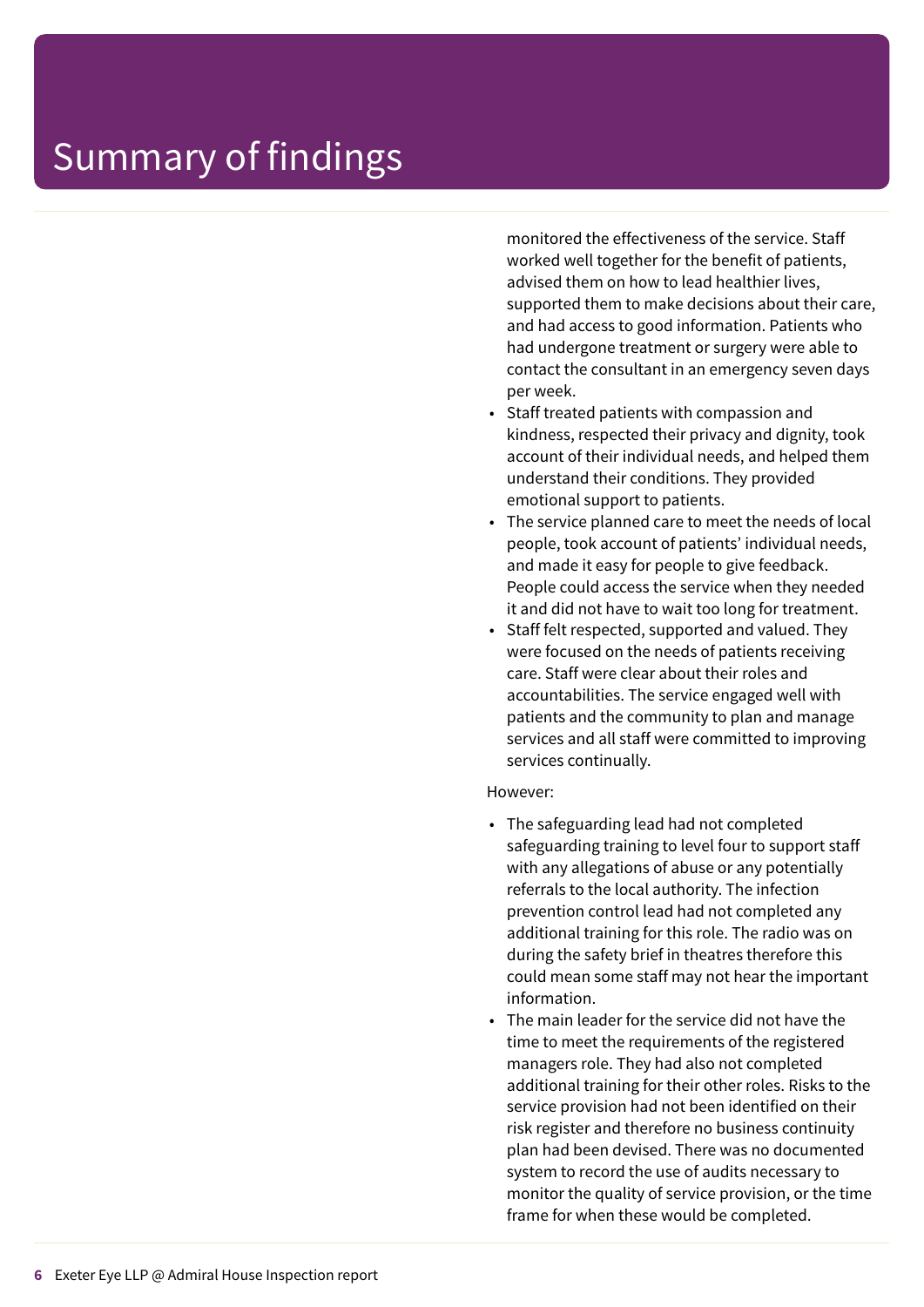• When recruiting proposed staff, they did not always obtain information about their conduct or references from previous employers who also did not work for Exeter Eye LLP.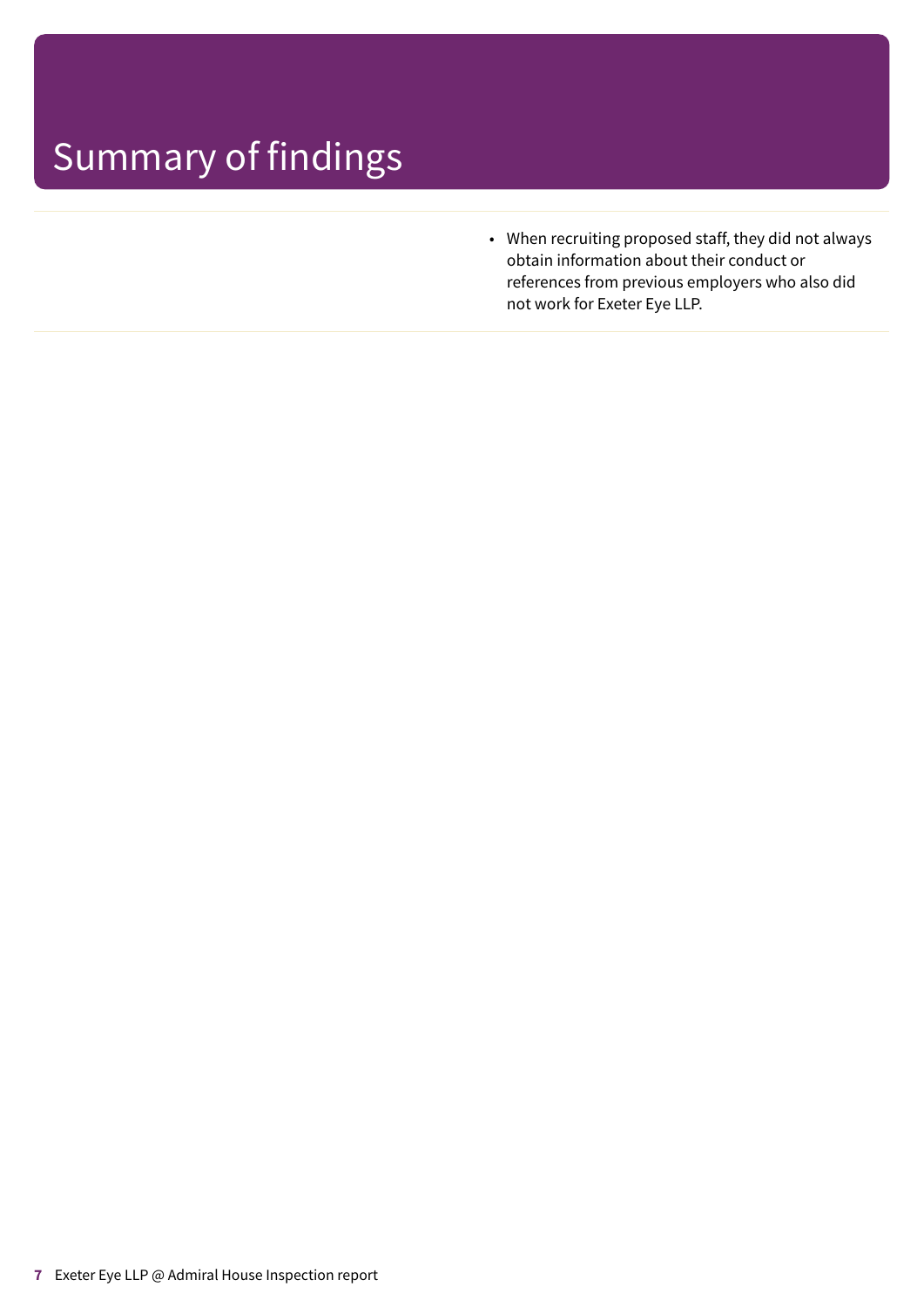### **Contents**

| Summary of this inspection                       | Page            |
|--------------------------------------------------|-----------------|
| Background to Exeter Eye LLP @ Admiral House     | -9              |
| Information about Exeter Eye LLP @ Admiral House | 10              |
| Our findings from this inspection                |                 |
| Overview of ratings                              | $12 \ \mathrm{$ |
| Our findings by main service                     | 13              |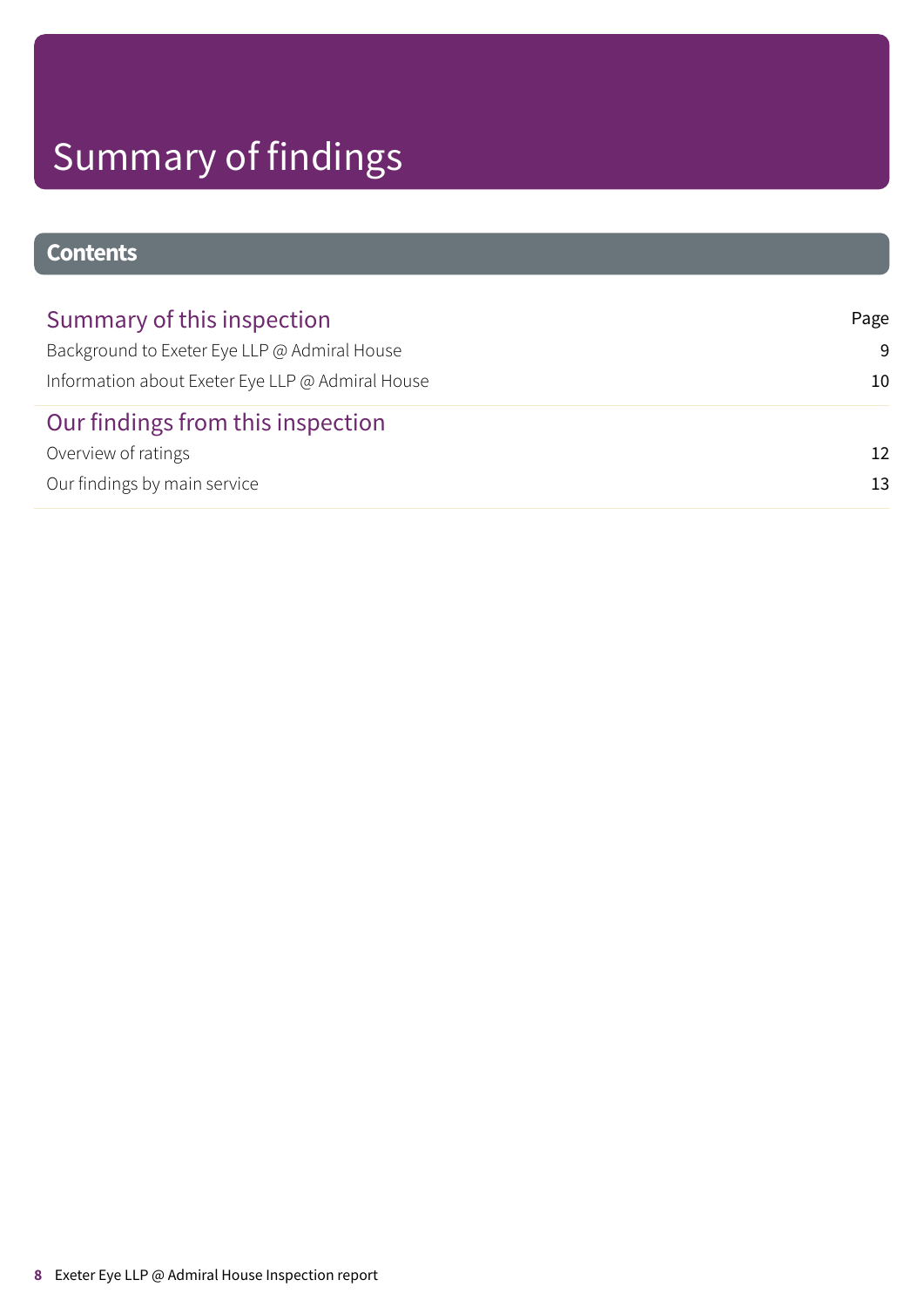### <span id="page-8-0"></span>**Background to Exeter Eye LLP @ Admiral House**

Exeter Eye LLP @ Admiral House is operated by Exeter Eye LLP. The service has been operating since March 2005. The service primarily serves the communities of the South West but accepts referrals from across the country. They are a Limited Liability Partnership (a small business company) of seven partners and one associate member who are all consultant ophthalmic surgeons. All consultants hold substantive contracts with the local NHS trust.

The most commonly performed surgeries were cataract removal and replacement lens implant, as well as intravitreal injections. (Intravitreal is a route of administration of a drug, or other substance, in which the substance is delivered into the vitreous humor or clear gel that fills the space between the lens and the retina of the eye).

In the outpatient clinic, the most commonly performed treatment was laser capsulotomy. (It is a laser treatment applied on the capsule that supports the artificial lens in the eye after cataract surgery).

The service is registered with the Care Quality Commission to provide the following regulated activities:

- Diagnostic and screening procedures
- Surgical procedures
- Treatment of disease, disorder or injury.

All surgery is undertaken under local anaesthesia. Surgery usually takes place on a Monday, with some on Tuesdays and Thursdays. The service has operated on some occasional Saturdays to meet the needs of patients.

There was a registered manager who had been registered with the CQC since November 2017.

The service also carries out surgery at Royal Devon and Exeter NHS Trust, Northern Devon Healthcare NHS Trust and Nuffield Hospital, Exeter. They have identified these as satellite clinics. We did not inspect these services as part of this inspection.

### **Activity**

In the reporting period from 1 January 2021 to 31 December 2021; the most common operation was cataract removal with 1,095 operations performed and 35 Refractive Lens Exchange operations performed.

In the same period there were 4,420 patients who attended outpatient appointments. The majority of these patients were seen as part of the surgery pathway for pre- and post-operative appointments.

### **Services provided under service level agreement by the host hospital to Exeter Eye LLP.**

Reception areas, theatre, anaesthetic room, recovery room and day case waiting area.

Use of necessary equipment for the purpose of providing medical eye care.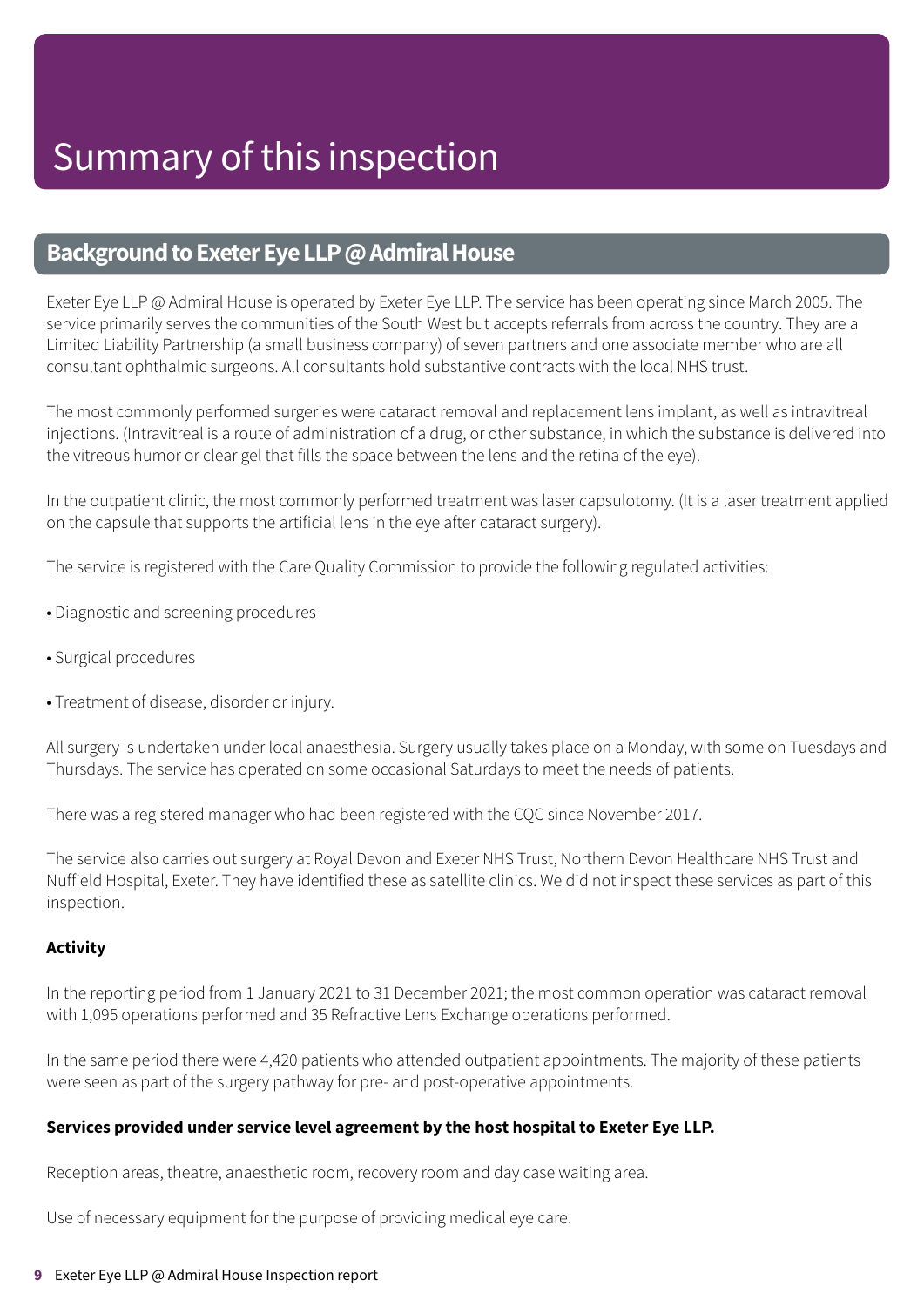### Summary of this inspection

Management of building.

Consumables (including lens prostheses) and medicines used in theatre and for discharge of patients.

Clinical and non-clinical waste arrangements.

Equipment in theatres maintenance and servicing.

Theatre staff.

Consultant Anaesthetists.

### **Track record on safety for the period from 1 January 2021 to 31 December 2021**

One Never Event had happened - the wrong lens was inserted into a patient's eye. A never event is a serious incident that is wholly preventable as guidance, or safety recommendations providing strong systemic protective barriers, are available at a national level, and should have been implemented by all providers. They have the potential to cause serious patient harm or death, has occurred in the past and is easily recognisable and clearly defined.

No external review or investigations have been undertaken.

There were no incidences of healthcare acquired infections.

The service received eight formal complaints.

### <span id="page-9-0"></span>**Howwecarriedoutthis inspection**

The team that inspected this location comprised of two CQC inspectors and two specialist advisors. During the inspection we spoke with staff including the management team. We also spoke to patients and reviewed documents and records kept by the service.

You can find information about how we carry out our inspections on our website: https://www.cqc.org.uk/what-we-do/ how-we-do-our-job/what-we-do-inspection.

### **Areas forimprovement**

Action the service MUST take is necessary to comply with its legal obligations. Action a service SHOULD take is because it was not doing something required by a regulation but it would be disproportionate to find a breach of the regulation overall, to prevent it failing to comply with legal requirements in future, or to improve services.

### **Action the service MUST take to improve**:

### **Surgery and outpatients**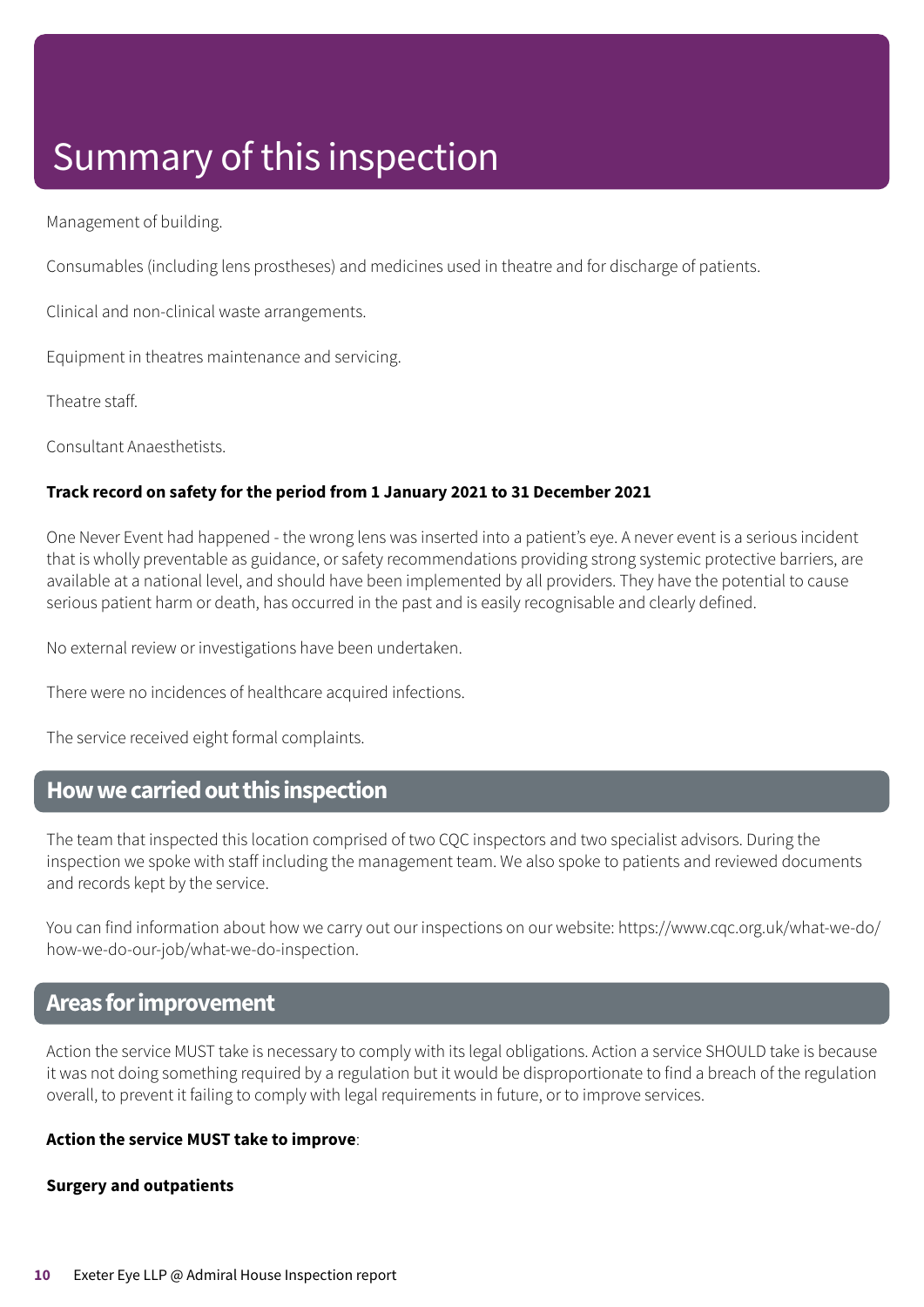### Summary of this inspection

- The service must ensure the registered manager has the qualifications, skills, knowledge and experience to manage the regulated activity. The registered manager had not completed the required training for their additional roles, for example, as infection prevention control lead and safeguarding level four training. They were not able to perform all the tasks intrinsic to the role due to time constraints at this service due to their position at another provider. Regulation 7(2)(b).
- The service must ensure they assess, monitor and improve the quality of the safety of the services provided in carrying on the regulated activities. Risks to the service must be identified and actions to mitigate theses risk implemented. There was no system for regular audits or a time frame for these to be completed. The risk register did not identify the risks to the service provision and actions to mitigate these. Not all policies were up to date with the latest legislation and this was not being monitored. Regulation 17 (2)(a)(b).

### **Action the service SHOULD take to improve:**

### **Surgery and outpatients**

- The service should work to improve clarity of the minutes from their Medical Advisory Committee meetings make it clear when the meeting has changed to a governance meeting.
- The service should use all the monitoring data they collect and use this as part of their quality governance. For example, monitoring number of operations and outpatient appointments cancelled.
- The service should ensure that all references or information about the conduct of any proposed staff is from people who do not already work for Exeter Eye LLP.

### **Surgery**

- The service should work towards gaining greater assurance around safety in the host hospital in relation to evidence of safety checks which must be undertaken on the equipment in theatres.
- The service should ensure there is no background noise, for example a radio playing, when the safety briefing is underway in theatres so all staff can hear the important information.
- The service should consider devising Local Safety Standards for Invasive Procedures based on the National Safety Standards for Invasive Procedures in relation to cataract surgery and share them with the host hospital.

### **Outpatients**

- The service should review the monthly medicines audit/stock control, to include if room and fridge temperature are being checked daily and that they are within safe limits.
- The service should consider reviewing their hand hygiene audit, to include more observations and to review the frequency of when this is completed.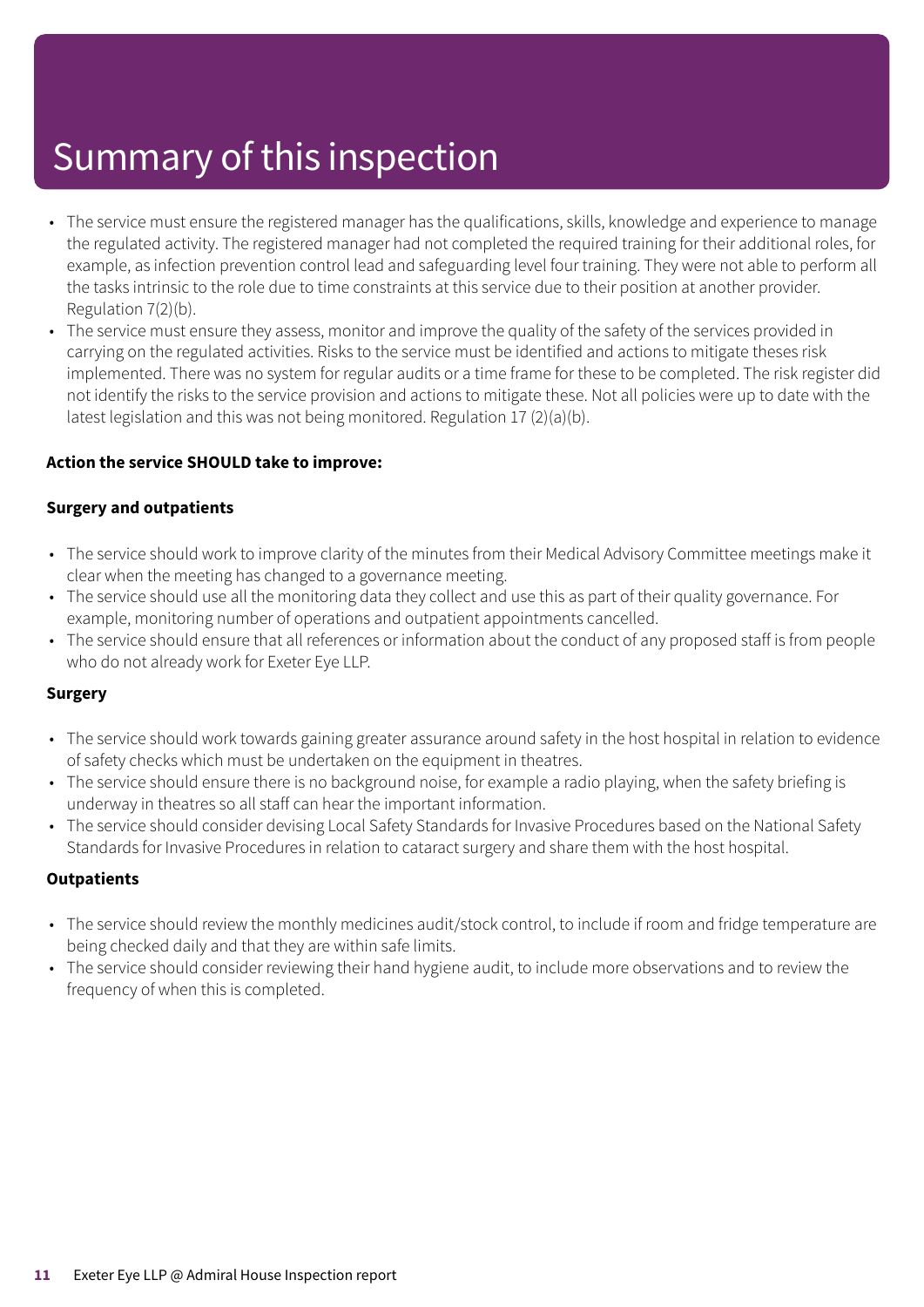## Our findings

### <span id="page-11-0"></span>**Overview of ratings**

Our ratings for this location are:

|                | Safe | <b>Effective</b>           | Caring | Responsive | Well-led                | Overall |
|----------------|------|----------------------------|--------|------------|-------------------------|---------|
| Outpatients    | Good | Inspected but<br>not rated | Good   | Good       | Requires<br>Improvement | Good    |
| Surgery        | Good | Good                       | Good   | Good       | Requires<br>Improvement | Good    |
| <b>Overall</b> | Good | Good                       | Good   | Good       | Requires<br>Improvement | Good    |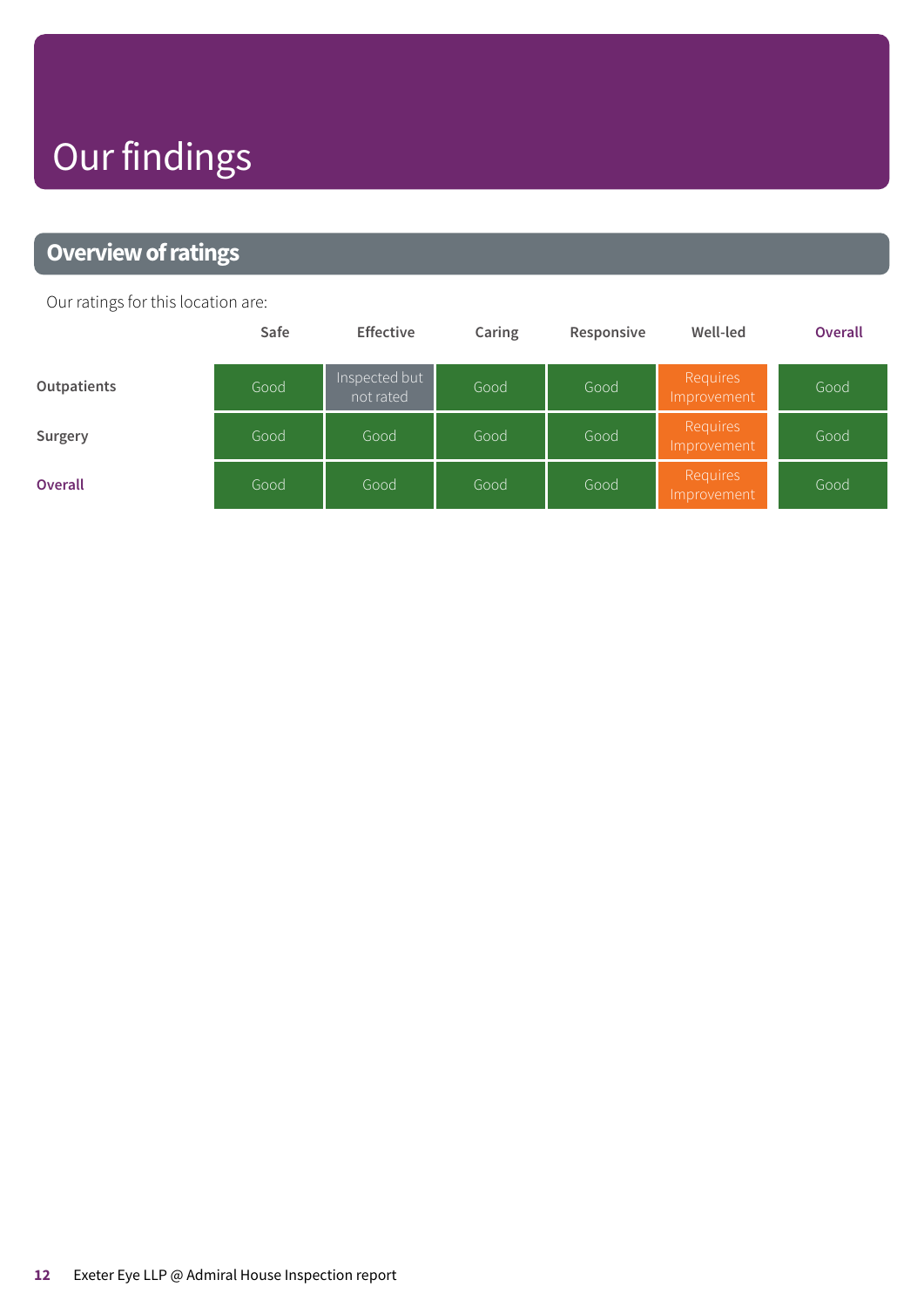**Good –––**

### <span id="page-12-0"></span>**Outpatients**

| Safe             | Good                           |  |
|------------------|--------------------------------|--|
| <b>Effective</b> | <b>Inspected but not rated</b> |  |
| Caring           | Good                           |  |
| Responsive       | Good                           |  |
| Well-led         | <b>Requires Improvement</b>    |  |
|                  |                                |  |

### **Are Outpatients safe?**

Our rating of safe improved. We rated it as good.

### **Mandatory training**

**The service provided mandatory training in key skills to all staff and made sure everyone completed it.**

Refer to the surgical report for details.

The member of staff who performed the diagnostic testing received and kept up to date with their mandatory training. Records were seen of the e-learning staff needed to have completed.

### **Safeguarding**

**Staff understood how to protect patients from abuse. Staff had training on how to recognise and report abuse, but the lead had not obtained additional training to support staff with any safeguarding queries.**

Refer to the surgical report.

### **Cleanliness, infection control and hygiene**

**The service controlled infection risk well. Staff used equipment and control measures to protect patients, themselves and others from infection. They kept equipment and the premises visibly clean.**

Refer to the surgical report.

Guidance on washing of hands for staff was displayed clearly above sinks in outpatients. We saw an audit for handwashing completed by Exeter Eye LLP, but this only included one question, 'Did the consultant washed or sanitised hands with alcohol before treatment, yes or no'. We were not clear how often these were completed. We were told the host hospital completed hand hygiene audits, but this was for surgery as outpatients was not part of their service level agreement.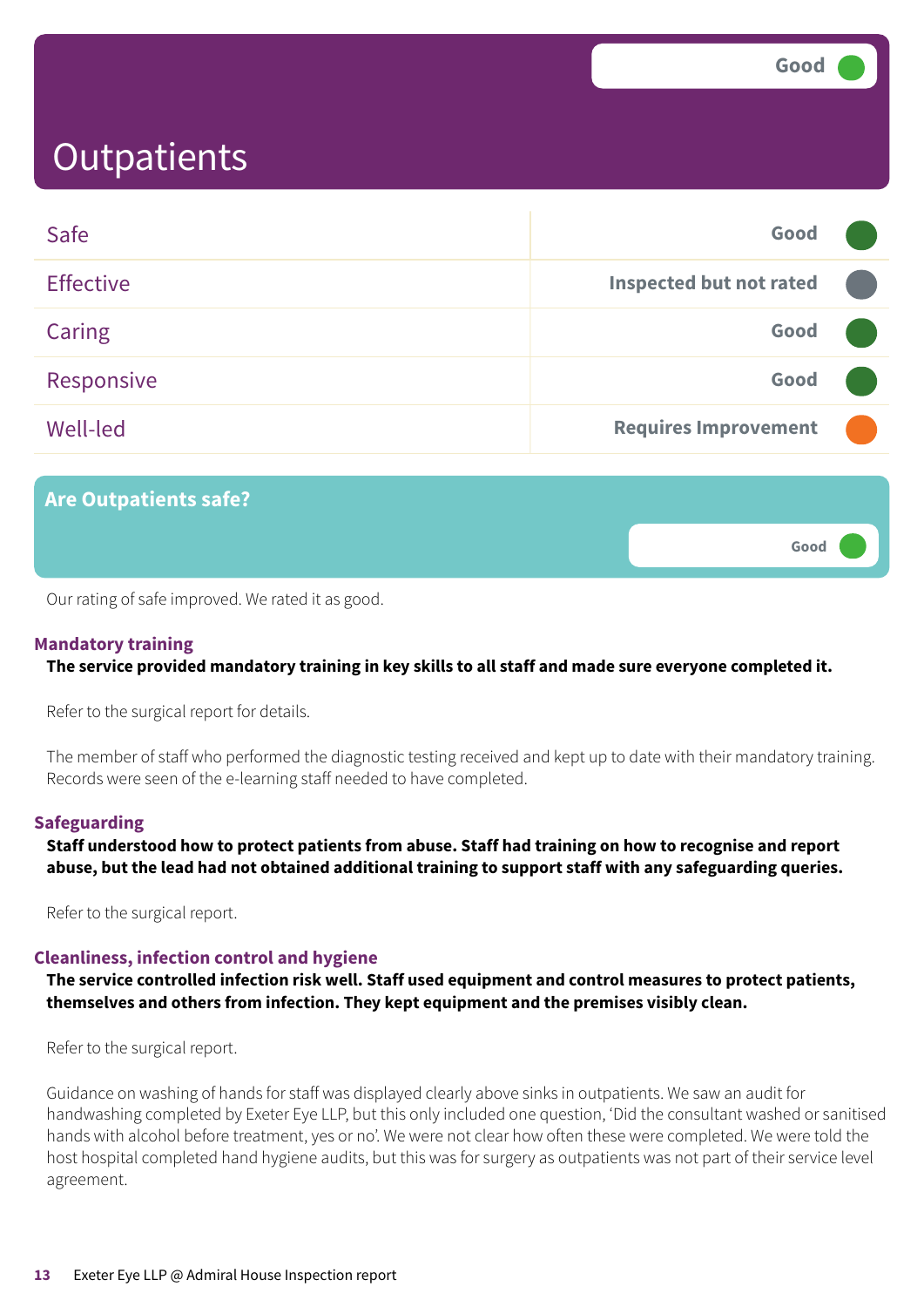#### **Environment and equipment**

The design, maintenance and use of facilities, premises and equipment kept people safe. Staff were trained to **use them. Staff managed clinical waste well.**

The service had suitable premises. Exeter Eye LLP sublet areas of the environment from the host hospital that were used just by Exeter Eye LLP. The environment consisted of consulting room, a laser room and an area where diagnostic assessments took place. The reception area was shared with the host hospital who had the responsibility for its upkeep and cleaning.

Equipment owned by Exeter LLP was maintained and serviced. A spreadsheet was used to monitor this. Service agreements with other providers had been set up and this included any breakdowns to help prevent delays to patient's treatment. We saw for example, electrical safety checks had been undertaken and were in date.

Following our inspection Exeter Eye LLP found the contracted cleaning company overseen by the host hospital had not been completing cleaning schedules for the outpatient area. This was rectified and the provider sent us evidence of the new schedules and they had plans for future audits.

Protection control measures were used to provide a safe working environment for the use of the non-invasive laser. We were shown and told about the annual inspection of the laser area which had been undertaken by an external Laser Safety Advisor. They identified the service was compliant with the relevant legislation and national guidance.

Safety precautions were used to protect staff, patients and visitors when the laser was being operated. Staff were aware of the local rules for the operation of the laser. The laser room had a suitable lock and laser hazard warning sign on the door. There was also an automatic 'switch off' on the machine should the door be opened. There were no reflective surfaces within the room. The laser was serviced and had a service plan which was within date.

Staff disposed of clinical waste safely. The host hospital was responsible for the contract with the external waste removal providers.

### **Assessing and responding to patient risk Staff completed an assessment for each patient to check they were suitable for treatment or surgery.**

A member of staff completed assessments for each patient on arrival to check they were able to have treatment. Diagnostic tests on the patient's eye were completed at the initial appointment to check they were suitable for surgery. The results were shared with the consultant in charge of the patient's care who made the final decision on their suitability.

Refer to the surgery report

### **Support staffing**

The service had enough support staff with the right skills, training and experience to keep patients safe from **avoidable harm and to provide the right care and treatment. Nursing staff were provided by the host.**

Refer to surgery report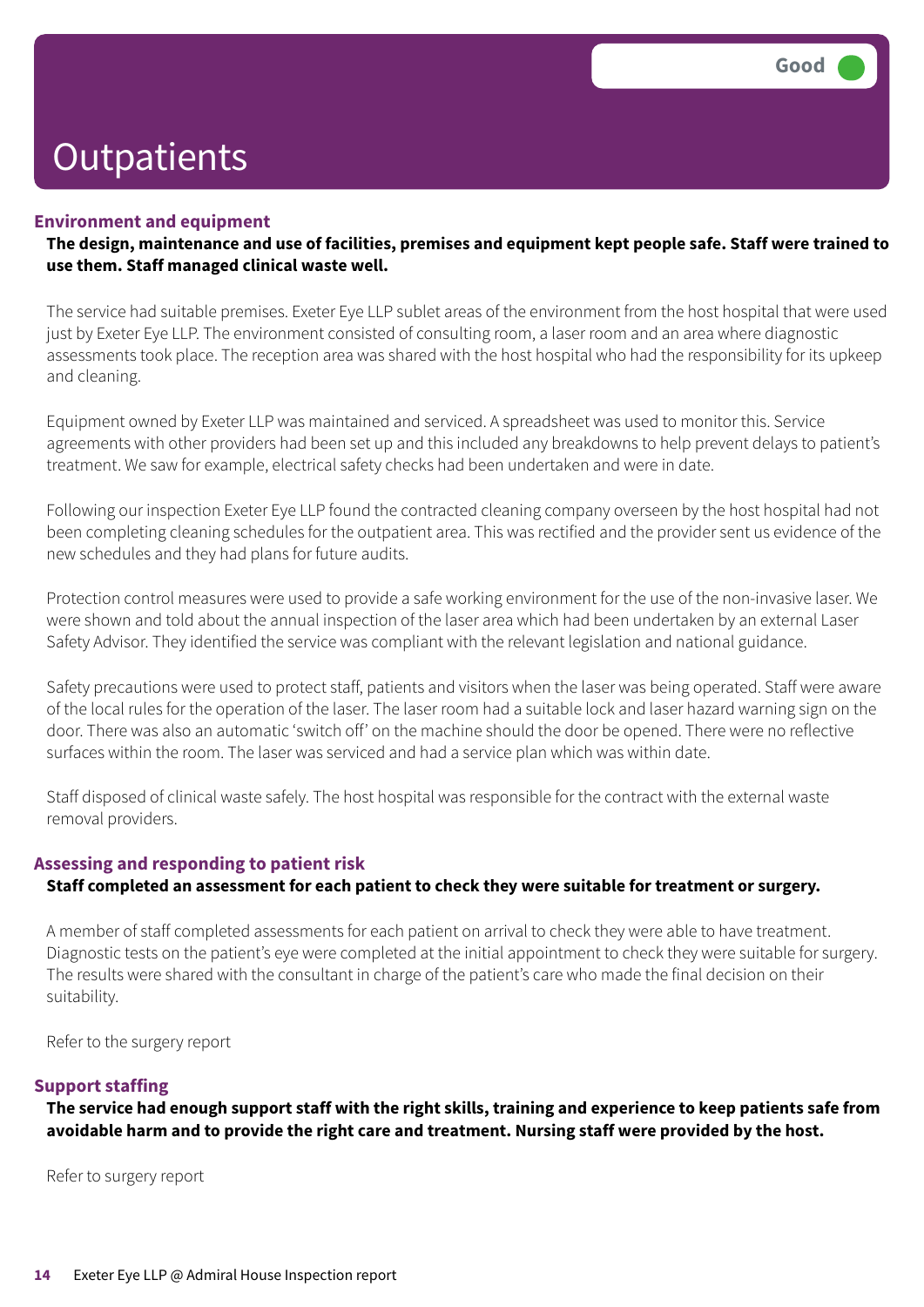### **Medical staffing**

### **The service had enough medical staff with the right qualifications, skills, training and experience to keep patients safe from avoidable harm and to provide the right care and treatment.**

Refer to the surgery report.

The registered manager was the clinical laser safety supervisor for Exeter Eye LLP with the ocular technician as the operational laser safety supervisor role.

#### **Records**

**Staff kept detailed records of patients' care and treatment. Records were clear, up-to-date, stored securely and easily available to all staff providing care.**

Refer to surgery report.

Records of the use of laser were detailed and staff could access them easily when they needed to add to them.

Patient records were comprehensive and detailed about the results from their diagnostic tests.

### **Medicines**

### **The service used systems and processes to safely prescribe, administer, record and store medicines.**

Staff followed systems and processes when prescribing, administering, recording and storing medicines. Medicines for the outpatient clinics were ordered by Exeter Eye LLP and delivered from a community pharmacy. Medicines were stored securely within locked cupboards. Monthly stock checks of medicines were undertaken, and this included checking they were in date to use.

Daily fridge and room temperature checks were documented when clinics were in use. These were all within safe limits. Staff knew what to do if the fridge temperature fell outside of the recommended safe range.

No controlled drugs were used within the outpatient clinic

#### **Incidents**

**The service managed patient safety incidents well. Staff recognised and reported incidents. Managers investigated incidents and shared lessons learned with the whole team. When things went wrong, staff apologised and gave patients honest information and suitable support. Managers ensured that actions from patient safety alerts were implemented and monitored.**

Refer to surgery report

**Are Outpatients effective?**

**Inspected but not rated –––**

#### **Effective is not rated in outpatients.**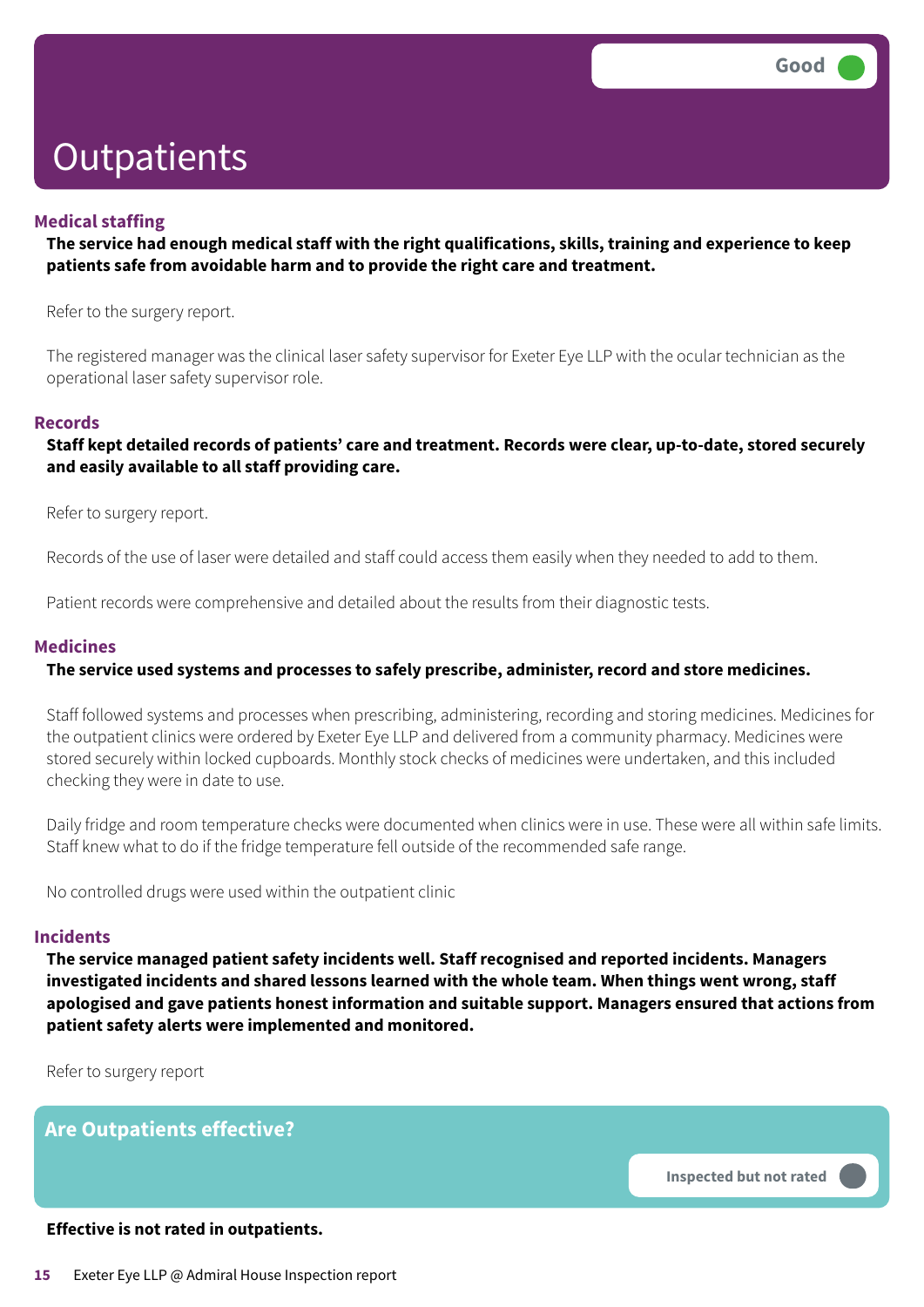#### **Evidence-based care and treatment**

**The service provided care and treatment based on national guidance and evidence-based practice. However not all polices were updated with the latest legislation.**

Refer to the surgery report.

#### **Pain relief**

Staff assessed and monitored patients regularly to see if they were in pain and gave pain relief in a timely **way.**

Refer to the surgery report.

#### **Patient outcomes**

**Staff monitored the effectiveness of care and treatment. They used the findings to demonstrate good outcomes for patients. The service monitored the number of appointments and if they were missed.**

Refer to the surgery report.

#### **Competent staff**

**The service make sure staff were competent for their roles. Managers appraised staff's work performance, but these were behind schedule.**

Refer to the surgery report.

#### **Multidisciplinary working**

Doctors, nurses and other support staff worked together as a team to benefit patients. They supported each **other to provide good care.**

Refer to the surgery report.

#### **Seven-day services**

Key services were available five days a week to support timely patient care, but patients had access to **consultants 24 hours a day following surgery or treatment.**

Refer to the surgery report.

#### **Consent, Mental Capacity Act and Deprivation of Liberty Safeguards**

**Staff supported patients to make informed decisions about their care and treatment. They followed national guidance to gain patients' consent.**

Refer to the surgery report.

### **Are Outpatients caring?**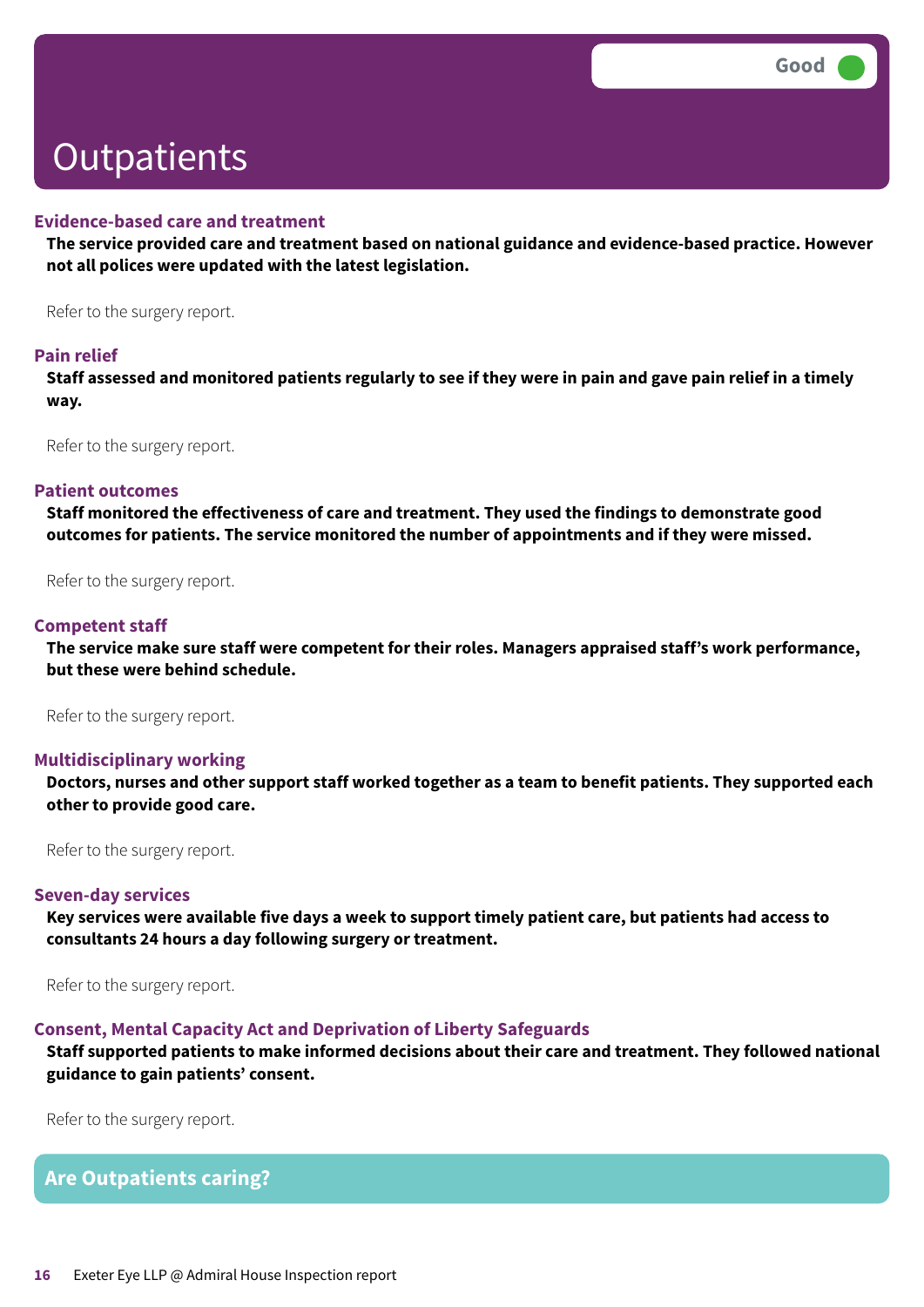**Good ––– Outpatients Good –––**

Our rating of caring stayed the same. We rated it as good.

### **Compassionate care**

**Staff treated patients with compassion and kindness, respected their privacy and dignity, and took account of their individual needs.**

Refer to the surgery report.

### **Emotional support**

**Staff provided emotional support to patients to minimise their distress.**

Refer to the surgery report.

### **Understanding and involvement of patients and those close to them**

#### **Staff supported patients to understand their condition and make decisions about their care**

Refer to the surgery report.



Our rating of responsive stayed the same. We rated it as good.

### **Service delivery to meet the needs of local people**

The service planned and provided care in a way that met the needs of local people and the communities **served.**

Refer to the surgery report.

### **Meeting people's individual needs**

**The service was inclusive and took account of patients' individual needs and preferences. Staff made reasonable adjustments to help patients access services.**

Refer to the surgery report.

### **Access and flow**

People could access the service when they needed it and received the right care promptly. Waiting times for **patients were monitored.**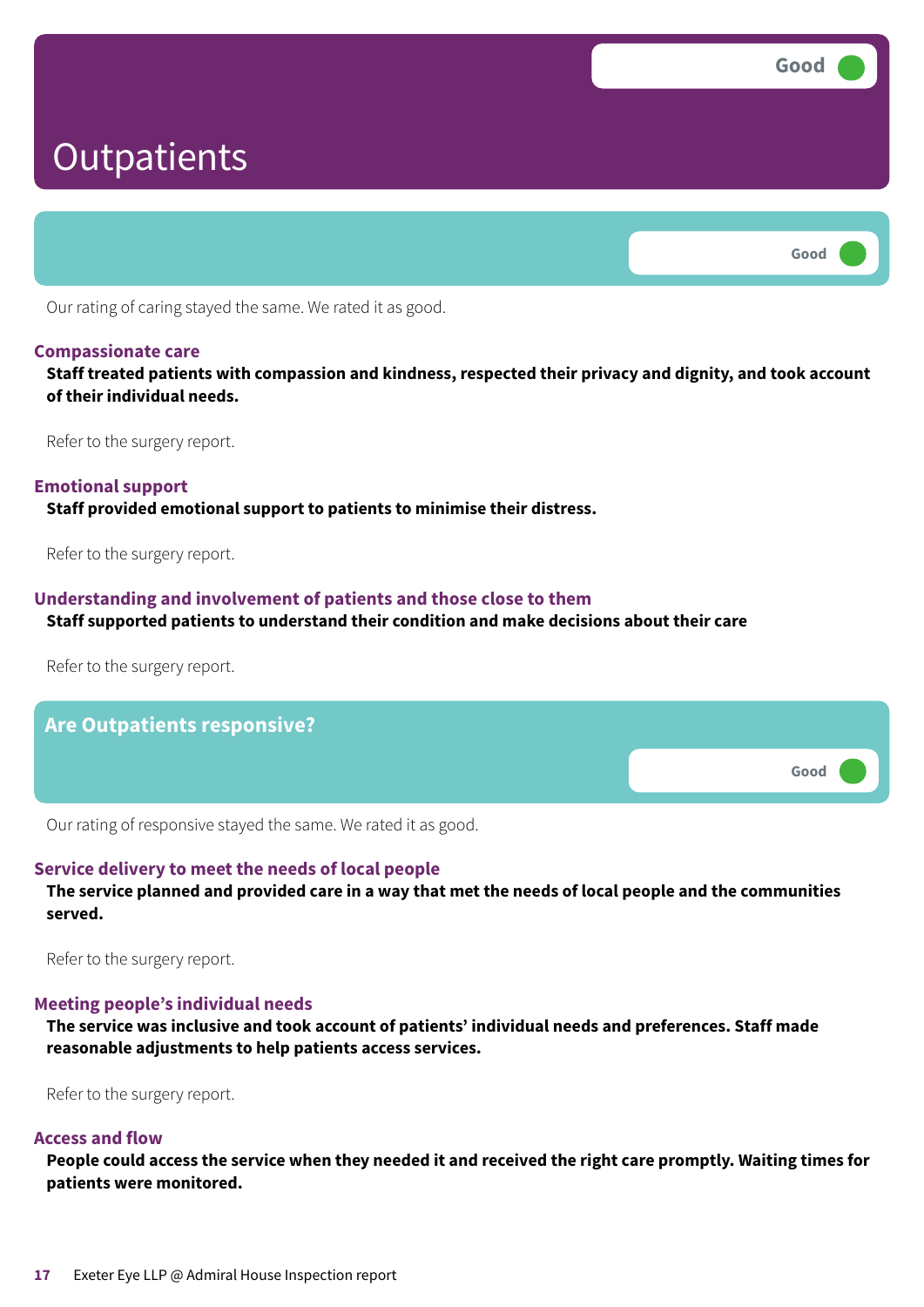Managers and staff worked to make sure patients did not stay longer than they needed to. Appointments times were staggered so patients did not have to wait a long time to be seen.

Managers monitored and took action to minimise missed appointments. Between January 2021 and December 2021, 31 outpatients' appointments were missed. If a patient missed an appointment the consultant's secretary would contact them. If they had no response, they could contact the patients next of kin.

### **Learning from complaints and concerns**

It was easy for people to give feedback and raise concerns about care received. The service treated concerns **and complaints seriously, investigated them and shared lessons learned with all staff.**

Refer to the surgery report.



Our rating of well-led stayed the same. We rated it as requires improvement.

#### **Leadership**

Leaders did not have all the skills and abilities to run the service due to time constraints. They understood **and managed the priorities and issues the service faced. They were mostly visible and approachable in the service for patients and staff.**

Refer to the surgery report.

#### **Vision and Strategy**

The service had a vision for what it wanted to achieve and a documented strategy to turn it into action. The **vision and strategy were focused on sustainability of services. Leaders understood and knew how to apply them and monitored some progress.**

Refer to the surgery report.

#### **Culture**

Staff felt respected, supported and valued. They were focused on the needs of patients receiving care. The **service had an open culture where patients, their families and staff could raise concerns without fear.**

Refer to the surgery report.

#### **Governance**

**Leaders had some governance process throughout the service and with partner organisations. However, some improvement was needed to documentation of audits. Staff at all levels were clear about their roles and accountabilities. Senior staff had regular opportunities to meet to discuss performance of the service**.

Refer to the surgery report.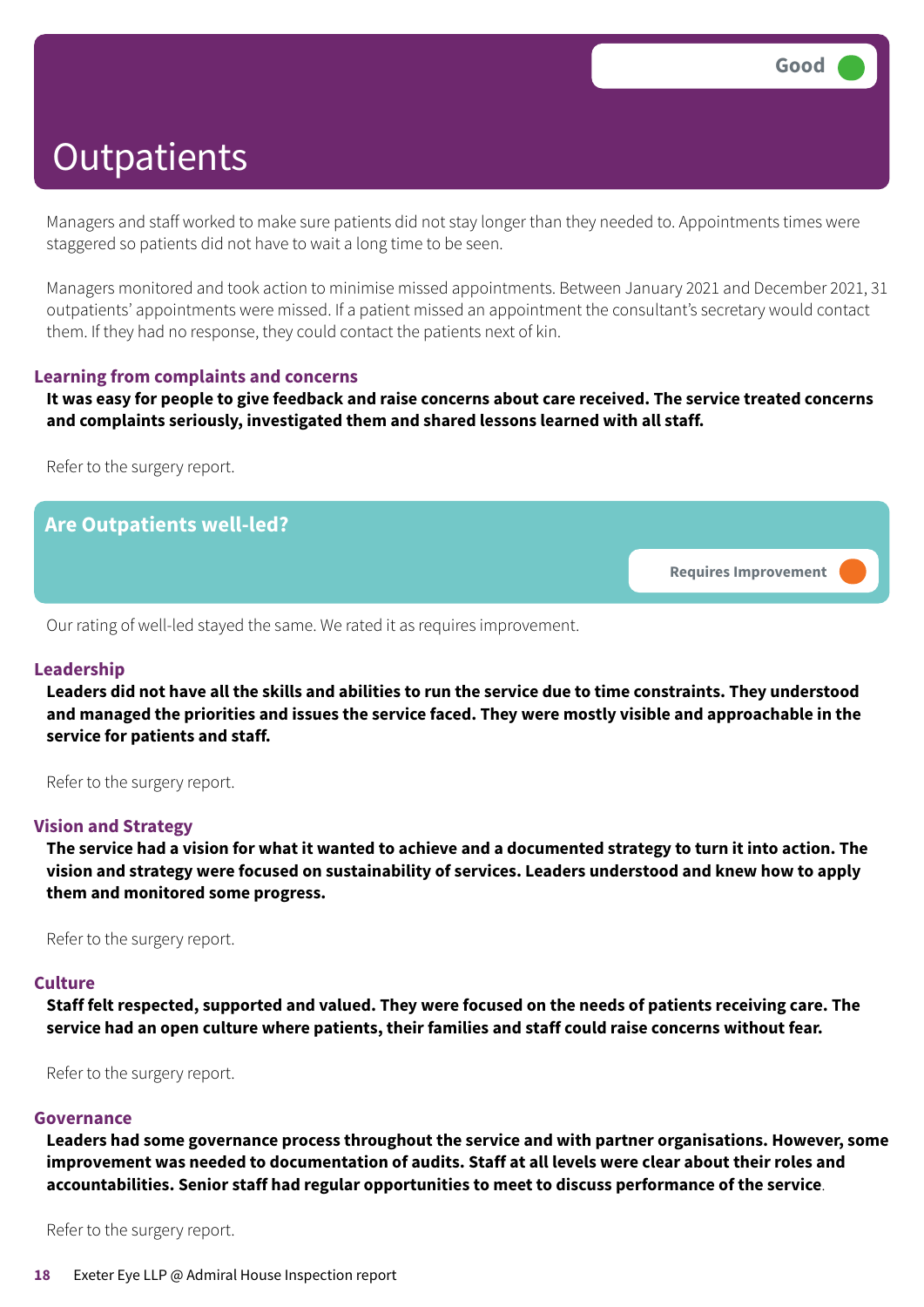Some audits were used to monitor service provision. Monthly stock checks on medicines where completed and these checked the medicines had not expired. However, the audit did not cover for example, that fridge and room temperatures were within safe limits and being recorded when the clinics were running. We were also told consultants recorded in a book in each outpatient room when eye drops were prescribed and used. This was also not audited for compliance.

### **Management of risk, issues and performance**

**Leaders used some systems to manage performance. They did not always identify and escalate relevant risks** and issues or identified actions to reduce their impact. They did not have their own plans to cope with **unexpected events.**

Refer to the surgery report.

Records of the monitoring of cleaning of outpatients were not routinely shared with Exeter Eye LLP to assist with their governance. However, it was found following our inspection the cleaning company used and overseen by the host hospital did not maintain schedules of the areas they cleaned for Exeter Eye LLP. This was rectified and would be audited in the future.

### **Information Management**

**The service collected data and analysed it. The information systems were integrated and secure. Data or notifications were not always consistently submitted to external organisations as required.**

Refer to the surgery report.

Some specialist equipment used for the diagnostic testing was linked automatically with the computer system used by Exeter Eye LLP. This meant consultants had immediate access to the results and these could be used during the consultation appointment. Some results from the diagnostic tests were also able to be accessed in the theatre during the operation to improve accuracy of the surgery.

### **Engagement**

**Leaders engaged with patients, staff, and the public to manage services. They collaborated with their partner organisation to help improve services for patients. However, staff meetings didn't include all staff at the same time.**

Refer to the surgery report.

### **Learning, continuous improvement and innovation**

**All staff were committed to improving services. Leaders did not participate in research.**

Refer to the surgery report.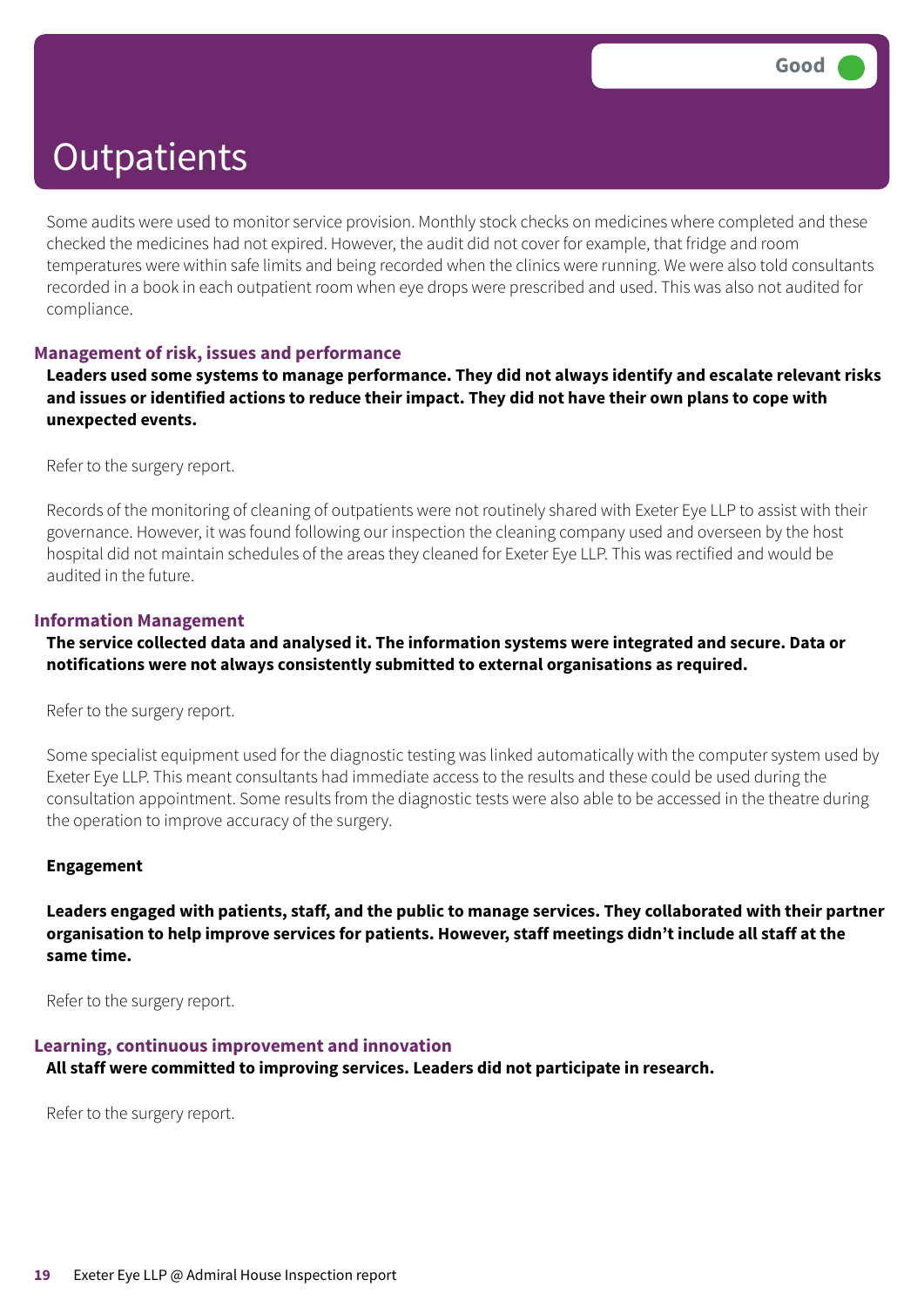**Good –––**

### **Surgery**

| Safe             | Good                        |  |
|------------------|-----------------------------|--|
| <b>Effective</b> | Good                        |  |
| <b>Caring</b>    | Good                        |  |
| Responsive       | Good                        |  |
| <b>Well-led</b>  | <b>Requires Improvement</b> |  |

**Are Surgery safe?**

Our rating of safe improved. We rated it as good.

### **Mandatory training**

### **Staff mostly received mandatory training in key skills but there was no system for recording this and monitoring when updates were required.**

Medical staff received and kept up to date with their mandatory training as this was part of their contract with the NHS trusts they worked with. Evidence of this was shared with this service as part of their revalidation requirements.

Administration staff received and kept up to date with their mandatory training. Records were seen of the e-learning administration staff needed to have completed.

There was no system for recording or monitoring mandatory training and no system to identify when staff required an update. However, records of individual members of staff training demonstrated they were up to date with mandatory training.

### **Safeguarding**

### Staff understood how to protect patients from abuse. Staff had training on how to recognise and report abuse, **but the lead had not obtained additional training to support staff with any safeguarding queries.**

Administration staff received training specific for their role.

Medical staff received training from the NHS trusts they worked for which was specific for their role on how to recognise and report abuse. This was in line with the procedures for Exeter Eye LLP.

The safeguarding lead for this service was the registered manager but they had not undertaken any further training to support them in this role and did not have the level four safeguarding training. This had been identified at the last inspection. They were also not always available to support staff with any safeguarding queries during the core hours of this service due to their commitments with their NHS role.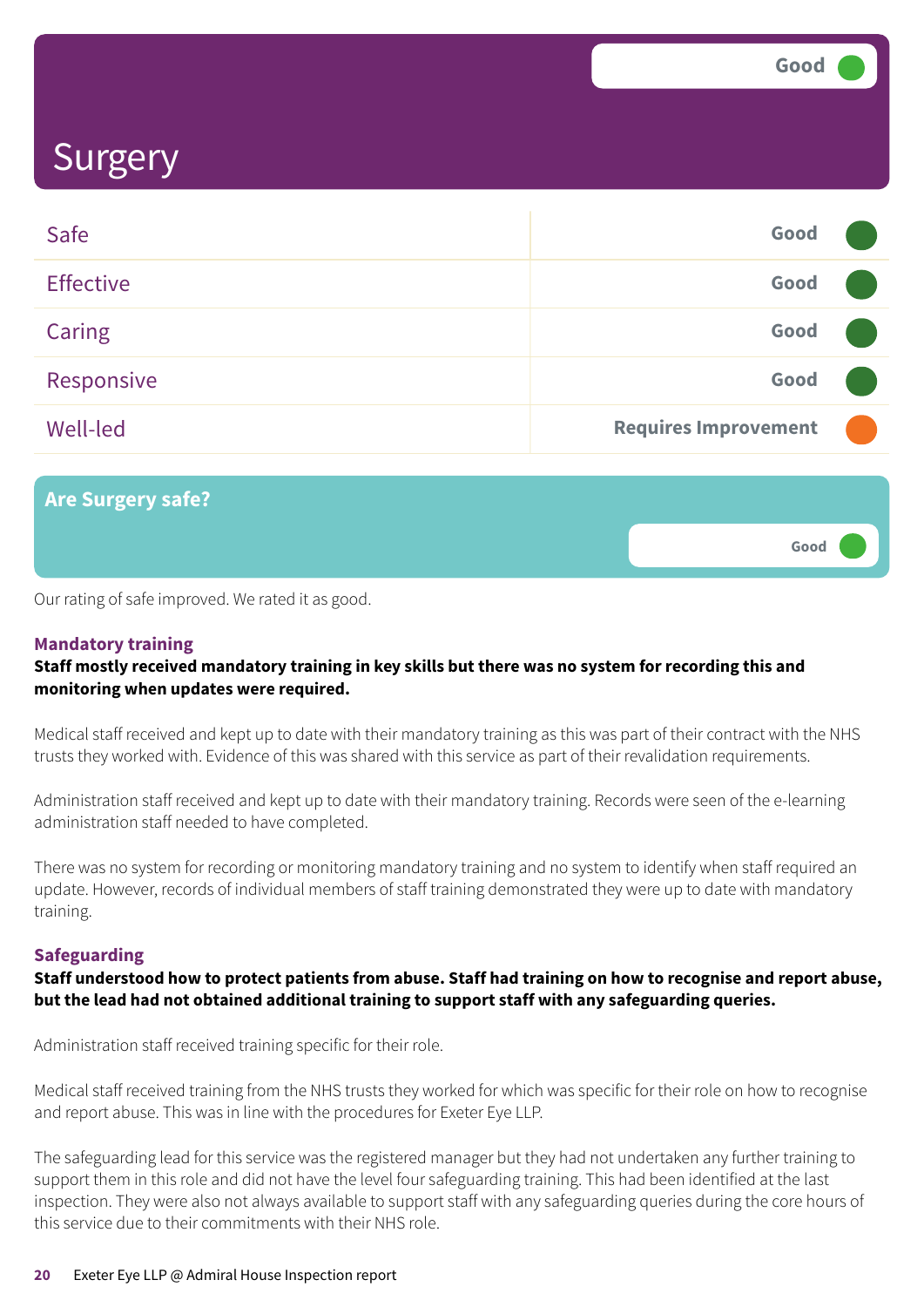Staff knew how to make a safeguarding referral and who to inform if they had concerns. No safeguarding referrals had been reported.

The Vulnerable Adults Policy had been reviewed since our last inspection. However, we found it still did not reflect the latest legislation.

### **Cleanliness, infection control and hygiene**

**The service controlled infection risk well. The service used systems to identify and prevent surgical site infections. Staff used equipment and control measures to protect patients, themselves and others from infection. They kept equipment and the premises visibly clean.**

The areas used by this service were clean and had suitable furnishings which were clean and well-maintained. Exeter Eye LLP rented rooms from another provider who owned the building and we have referred to them as the host hospital. The host hospital had the responsibility for monitoring the cleaning of the whole environment which was undertaken by an external provider. This was part of the service level agreement Exeter Eye LLP had with the host hospital.

Staff followed infection control principles including the use of personal protective equipment (PPE). Exeter Eye LLP had recently changed their COVID-19 guidance for patients following a national change. We saw information about the procedure for patients to follow to prevent cross infection inside the main entrance.

Infection control and hand hygiene audits were completed by the host hospital staff, but the reports were not shared with Exeter Eye LLP. We identified this at the last inspection in 2018. As a result, the host hospital now send an e-mail to confirm when they had completed the audits. Exeter Eye LLP did not get to see the full reports. However, senior staff from Exeter Eye LLP told us if any issues were identified these would be shared with them by the host hospital.

Re-usable surgical equipment that required decontamination was sent to a unit at the local NHS trust as part of a service level agreement Exeter Eye LLP had with the host hospital.

We observed and staff told us they cleaned equipment after patient contact. Equipment in theatres was the responsibility of the host hospital, however, we saw stickers on equipment in theatres stating when they were clean, and when this had been done.

Staff worked effectively to prevent, identify and treat surgical site infections. A process for monitoring this had been devised and the service had not reported any surgical site infections since 2014.

The infection control lead was the registered manager for Exeter Eye LLP, but they had not undertaken any additional training for this role. This was identified at the last inspection.

### **Environment and equipment**

### The design, maintenance and use of facilities, premises and equipment kept people safe. Staff were trained to **use them. Staff managed clinical waste well.**

The service had suitable premises. Admiral House where Exeter Eye LLP was based was owned by another provider. Exeter Eye LLP sublet areas of the premises from the host hospital under a service level agreement. Some areas were shared under the service level agreement between Exeter Eye LLP and the host hospital, for example, theatres and reception.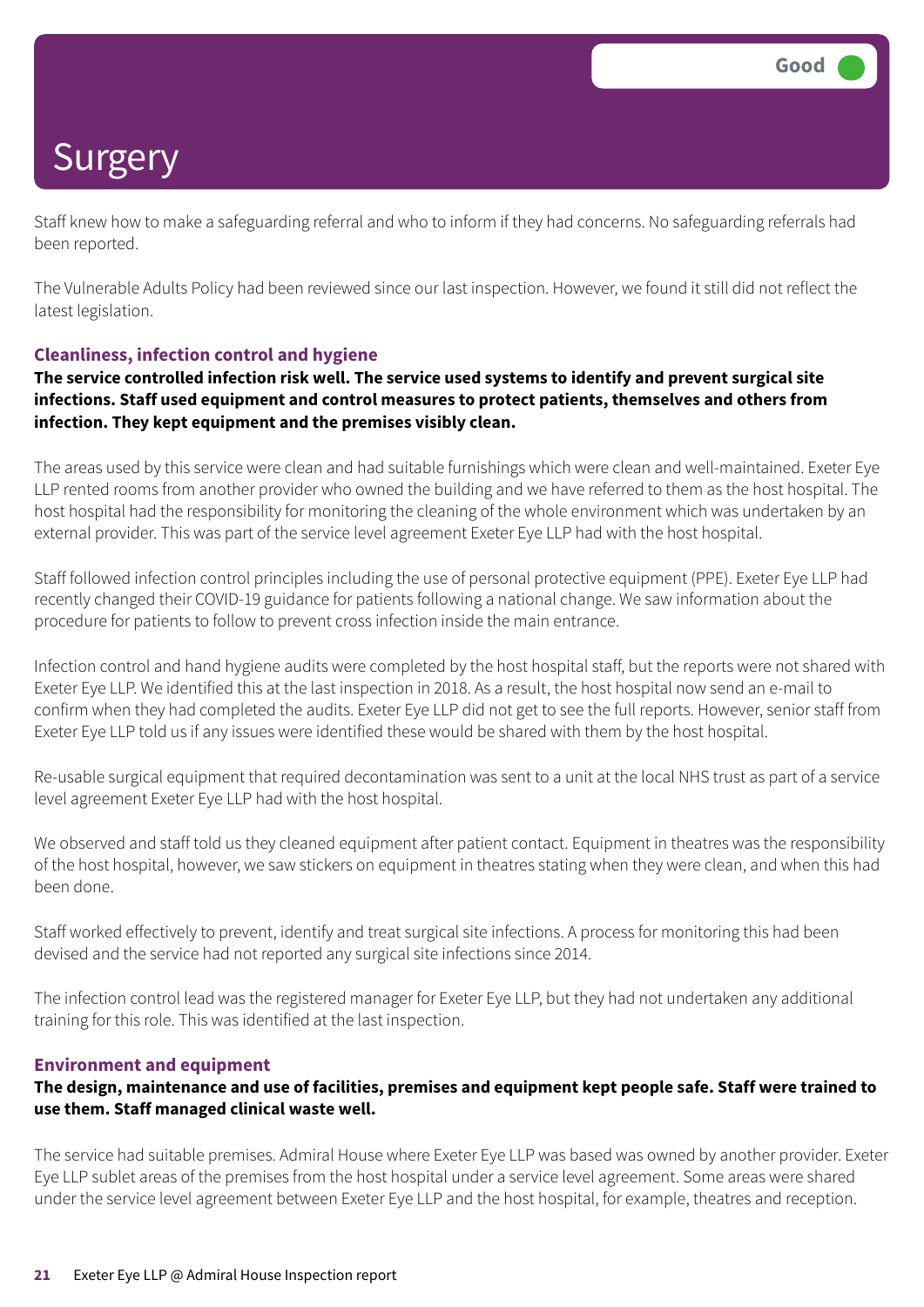The service level agreement also covered the equipment used in theatre. At our last inspection we had identified Exeter Eye LLP were not asking for assurance of servicing, ongoing maintenance and safety checks had been completed. After the site visit at this inspection, we were sent evidence Exeter Eye LLP had checked the equipment owned by the host hospital had been serviced and maintained. However, this did not include details about safety checks and if had been completed.

Staff employed by the host hospital in theatres disposed of clinical waste. The host hospital was responsible for the contract with the external clinical waste removal providers.

### **Assessing and responding to patient risk**

### Consultants assessed each patient for their risks and decided if they could have surgery. Staff received training **to help identified patients at risk of deterioration.**

Consultants completed assessments for each patient at their first outpatient appointment to check if they were suitable for surgery at this location.

Exeter Eye LLP staff had received training in sepsis awareness and a risk tool was on display in the office. Since the last inspection a formalised standard operating procedure had been devised for the transfer of patients to the local NHS trust if there was a deterioration in their condition.

If patients had any concerns following discharge, they could contact the consultants 24 hours a day, seven days a week.

Compliance with the World Health Organization (WHO) checklist was audited by the host hospital and copies of these were shared with Exeter Eye LLP.

We observed the safety briefing on one of the days of our inspection. However, it was difficult to hear as the radio was playing in the background which meant we could not hear all of what was being said and we were stood with some of the staff. This was a risk if all staff cannot hear what is being said and could place patients at risk. The majority of staff present were employed by the host hospital. We fed back to the registered manager for Exeter Eye LLP about the background noise and that we could not hear the important safety information.

There had been no unplanned returns to theatre.

### **Support staffing**

The service had enough support staff with the right skills, training and experience to keep patients safe from avoidable harm and to provide the right care and treatment. Nursing staff were provided by the host hospital **as part of the service level agreement.**

All surgery was planned, and staffing was organised in advance. No operations had been cancelled due to lack of host hospital staff in the 12 months preceding the inspection.

We observed during our inspection that there were enough staff deployed to meet the needs of the patients and meet the requirements for surgery. We were told the number of staff in theatre was in line with the Royal College of Ophthalmologists, Ophthalmic Services Guidance, February 2018.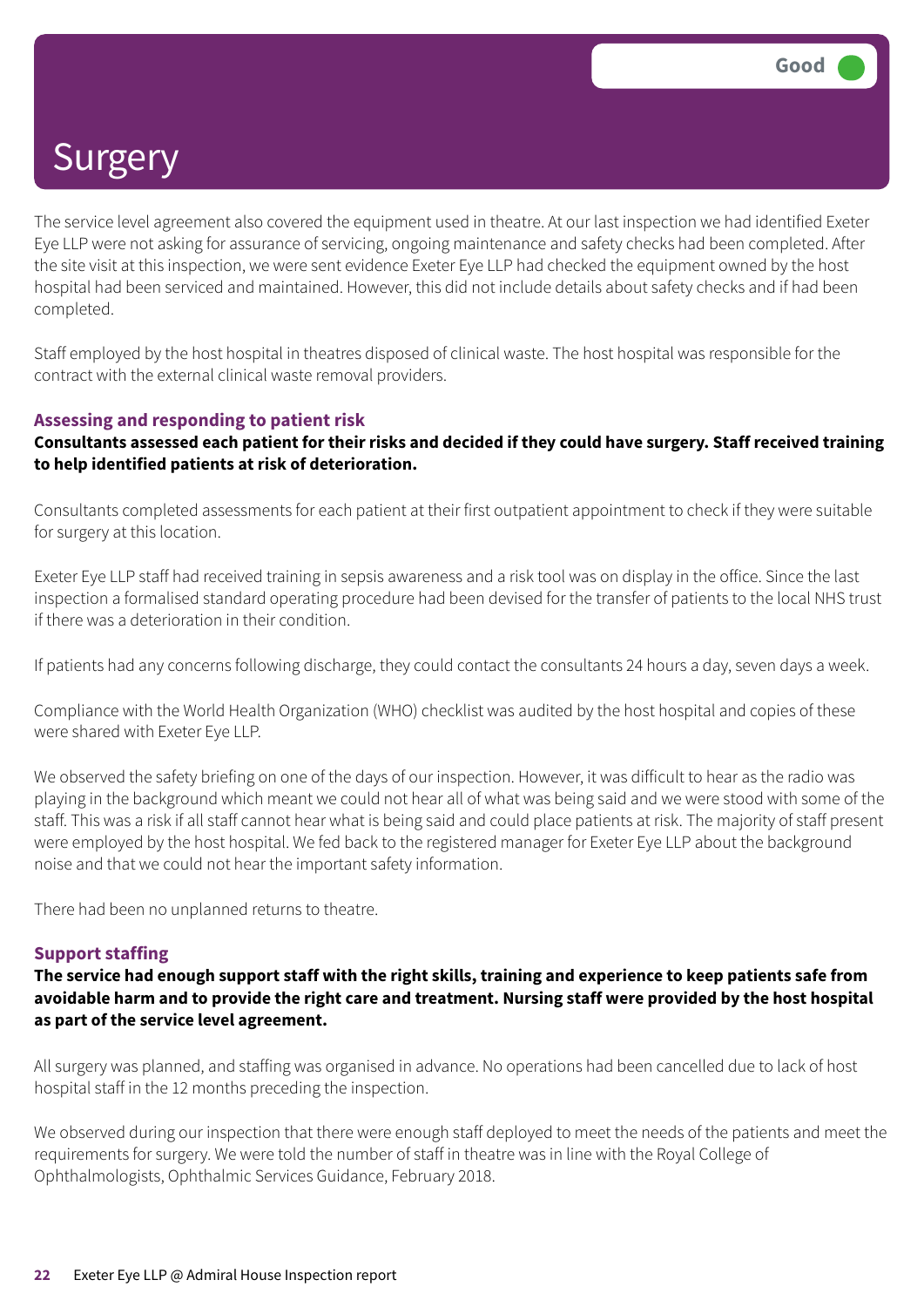### **Medical staffing**

### The service had enough medical staff with the right qualifications, skills, and experience to keep patients safe **from avoidable harm and to provide the right care and treatment.**

The service had enough medical staff to keep patients safe. All surgery was consultant led. Exeter Eye LLP had seven partners and one associate member who all worked for a local NHS trust.

Locum medical staff were not used at Exeter Eye LLP.

Anaesthetists were present for some eye surgery as they provided sedation if requested by a patient. A service level agreement with another provider to provide anaesthetist cover had been devised and was in use.

### **Records**

### Staff kept detailed records of patients' care and treatment. Records were clear, up to date, stored securely and **easily available to all staff providing care.**

Patient notes were comprehensive, and all staff could access them easily. We reviewed 15 sets of patients records and all were legible, and most were signed and dated by the staff. Of the10 patients who had surgery, we found two where the sign out time had not been added to the safety briefing checklist. The purpose of the sign out time is to ensure surgery has been completed in its entirety, documented accordingly and to ensure ongoing safety of the patient beyond the theatre. We also found in five patients records where lens track and trace stickers had not been added to the safety checklist but were included in the patient records. We also saw letters to patients and GPs which were kept electronically as well as in the paper record.

Records were stored securely in locked cabinets and only authorised staff had access to them. Computer systems were password protected.

The provider completed six monthly audits of records. We were shown the most up to date audit which had identified an issue where a patient had not signed a consent form. Actions were taken and another audit was completed several months following this incident and the audit scored 100%.

### **Medicines**

### **The service did not manage medicines.**

The host hospital had the responsibility as part of the service level agreement to provide medicines in theatre and when patients were discharged.

### **Incidents**

### **The service managed patient safety incidents well. Staff recognised and reported incidents. Managers investigated incidents and shared lessons learned with the whole team. When things went wrong, staff apologised and gave patients honest information and suitable support. Managers ensured that actions from patient safety alerts were implemented and monitored.**

Staff knew what incidents to report and how to report them. The provider had an incident reporting system where staff completed a paper incident report, and this was then logged onto their incident reporting log. Incidents were reviewed each quarter and added to the quarterly report. These were discussed at Medical Advisory Committee meetings (MAC).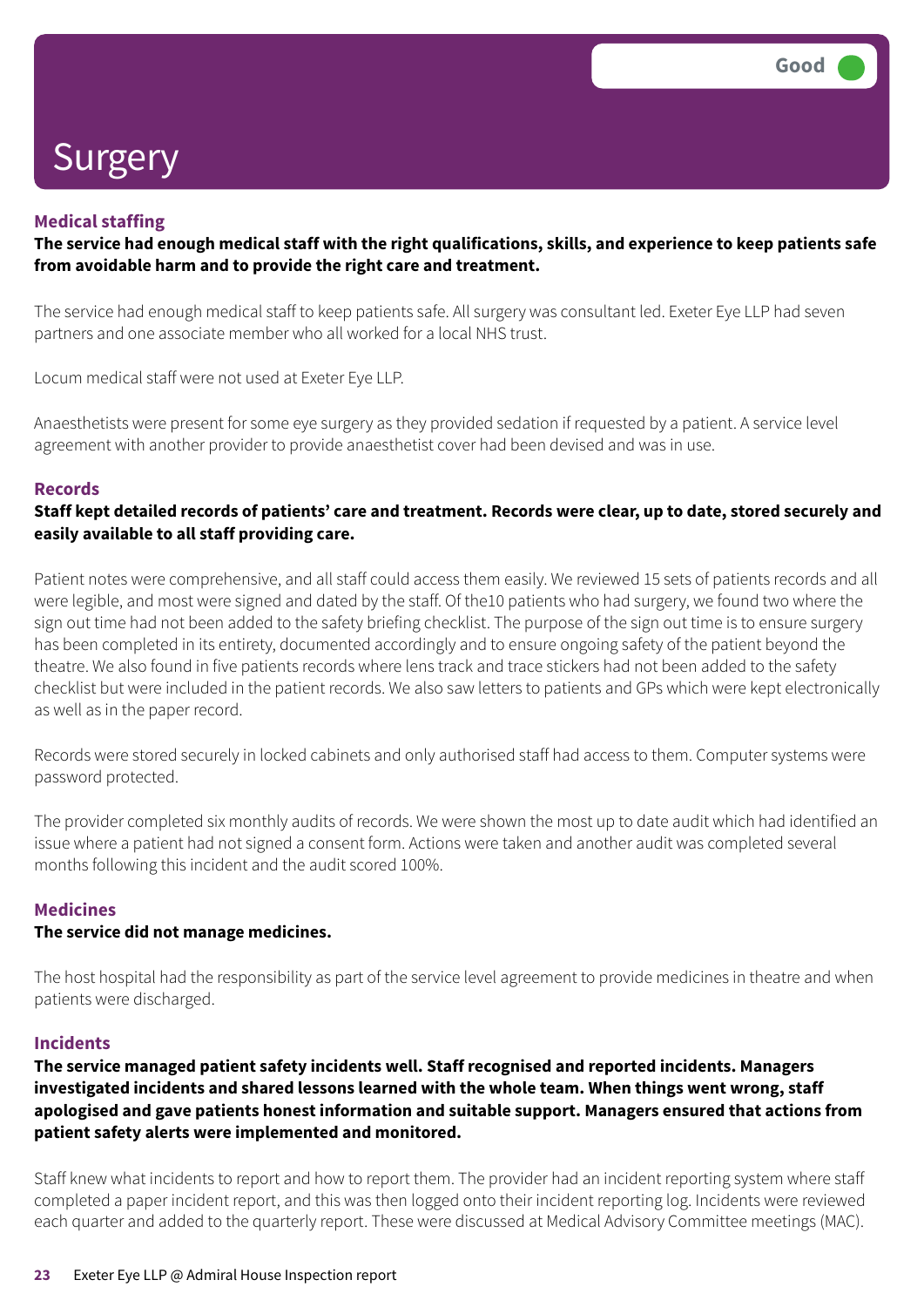Staff had received training in accident and incident reporting.

The service had reported one never event. This was the insertion of the wrong lens. The host hospital had investigated the incident as it took place in theatre. The final report was due to be shared with Exeter Eye LLP at the time of this inspection. Any learning from this would be shared with Exeter Eye LLP and the host hospital staff.

Staff understood the duty of candour. They were open and transparent and gave patients and families a full explanation if and when things went wrong. We saw evidence of this with the never event.

Staff received feedback from investigation of incidents, and we saw this were also discussed at the MAC meetings. Minutes of these were circulated to the relevant staff.

Exeter Eye LLP had access to the Medicines and Healthcare products Regulatory Agency (MHRA) alerts. This is important safety information that may need to be acted on from incidents that may have happened nationally. These were then shared with staff and discussed at the MAC meetings as required.



Our rating of effective stayed the same. We rated it as good.

### **Evidence-based care and treatment**

### **The service provided care and treatment based on national guidance and evidence-based practice.**

We were sent evidence following the inspection to demonstrate senior staff checked the National Institute for Health and Care Excellence (NICE) website to see if any new guidance had been released. NICE guidance was an agenda item on the Medical Advisory Committee (MAC) meetings and was discussed as required. We did observe Exeter Eye LLP had included evidence in some of their policies to demonstrate NICE guidance had been used when they were devised. For example, the sepsis policy.

All the partners were employed within NHS trusts and were up to date with the national guidance and evidence based practice they used at these hospitals.

As Exeter Eye LLP do not provide NHS funded care and treatment, there was not a requirement to devise Local Safety Standards for Invasive Procedures (LocSSIPs) based on the National Safety Standards for Invasive Procedures specifically for cataracts. Exeter Eye LLP did not have any LocSSIPs. However, NHS England recommend this as best practice to improve patient care and safety.

Staff had access to up-to-date policies to plan and deliver high quality care according to best practice and national guidance. However, we found one policy had not been updated as previously mentioned with the latest legislation. The service also did not obtain evidence that staff had read all policies and procedures.

Exeter Eye LLP was in the process of devising a staff handbook.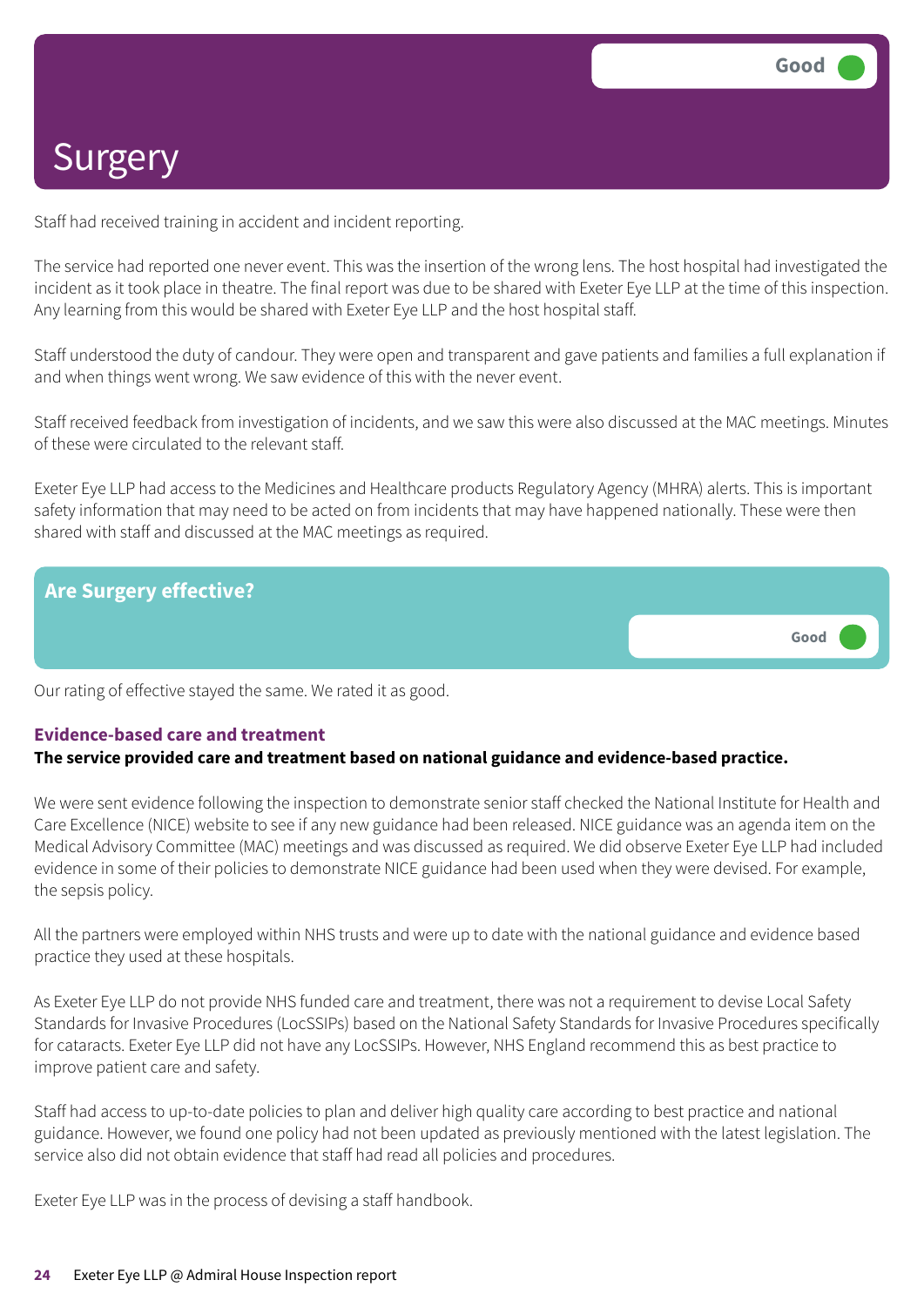### **Nutrition and hydration**

### Staff gave patients enough food and drink to meet their needs. Staff followed national guidelines to make sure **patients fasting before surgery were not without food and fluids for long periods.**

Staff made sure patients had enough to eat and drink where appropriate. As patients were only in surgery for short periods and were day cases, they were provided with tea and biscuits post operation. Water was available in the main reception.

Patients waiting to have surgery were not left nil by mouth for long periods. Patients were advised to fast prior to surgery in case they requested to have sedation.

### **Pain relief**

### Staff assessed and monitored patients regularly to see if they were in pain and gave pain relief in a timely way.

Staff assessed and managed the pain of patients well. Patients' surgery was under local anaesthetic, and they were offered sedation. Staff monitored patients for signs of pain throughout the operation.

Patients were provided with advice both verbally and written on what to do should if they feel any discomfort or pain on discharge.

### **Patient outcomes**

### **Staff monitored the effectiveness of care and treatment. They used the findings to demonstrate good outcomes for patients. Results from data monitoring were compared to national standards.**

Outcomes for patients were positive, consistent and met expectations, and they were bench marked against national standards. Activity was monitored for individual consultants, for example the number of operations they had completed. These were discussed at the Medical Advisory Committee meetings (MAC). For cataract surgery we saw evidence in the quarterly report for complications compared to number of procedures completed. This was the same for monitoring of posterior capsule rupture. The posterior lens capsule forms a physical barrier between the anterior and posterior segments of the eye after extracapsular cataract surgery and prevents the spread of microorganisms from the anterior chamber into the posterior chamber in the postsurgical eye.

Results were benchmarked against the National Ophthalmic Database (NOD) figures. The NOD figures were collected every few years however, Exeter Eye LLP did not provide data for the last review, but they were still able to compare their data against national targets. We saw their results for cataract surgery were better than the national averages.

Exeter Eye LLP had not reported any endophthalmitis (an inflammation of the internal eye tissues, most commonly caused by an infection) post cataract surgery since 2014.

The provider was not able to submit data to Private Healthcare Information Network (PHIN). They had tried, following their last inspection but due to a system issue they could not provide data

There was no documented programme of audits to check improvement over time. We saw evidence of a records audit and actions taken when an issue was identified, this was completed six monthly.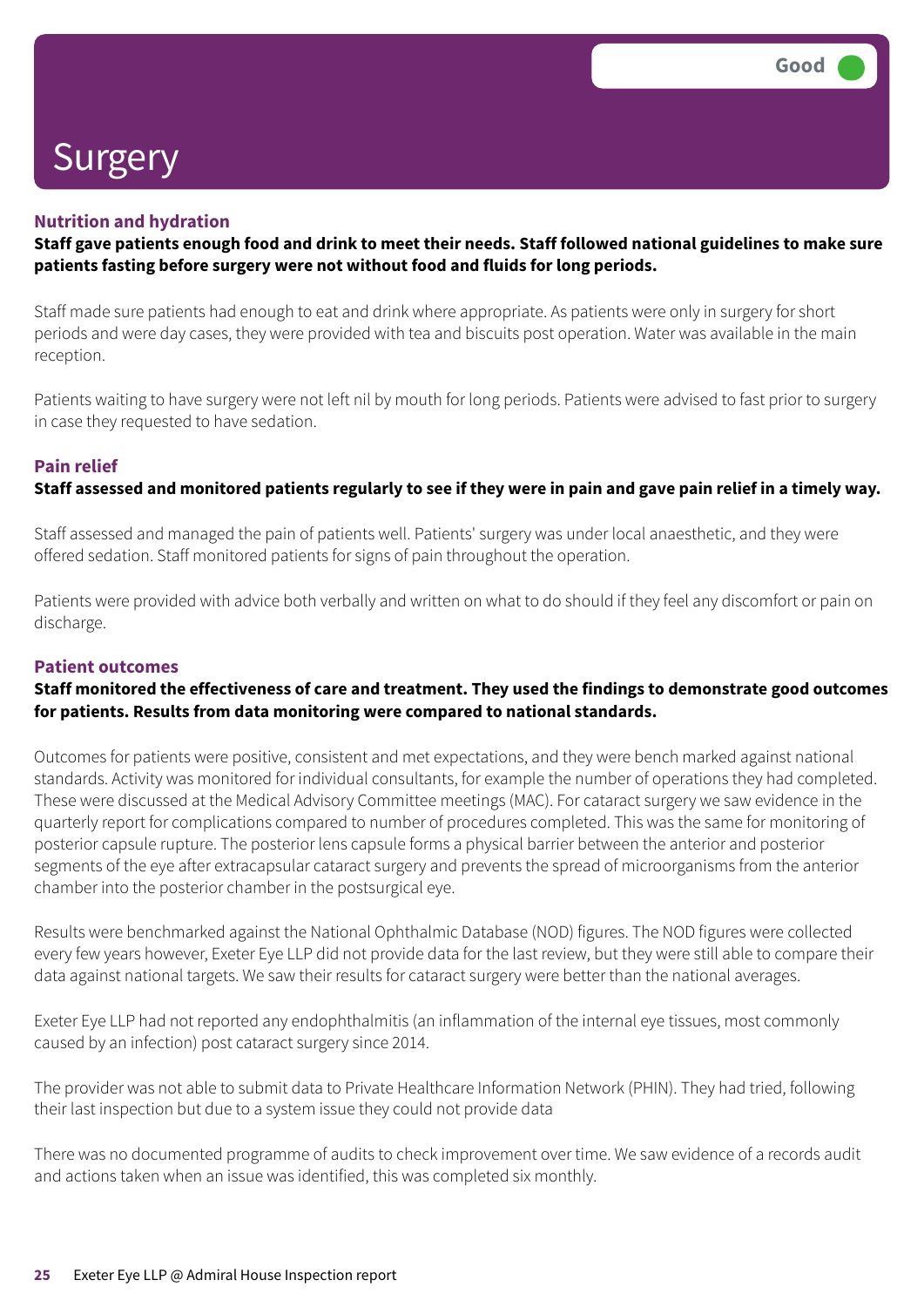### **Competent staff**

**The service make sure staff were competent for their roles. Managers appraised staff's work performance, but these were behind schedule.**

Nursing staff were employed by the host hospital for theatres and Exeter Eye LLP relied on the host hospital as part of their service level agreement to make sure they had the qualifications, skills and competencies to fulfil the role. Exeter Eye LLP were sent an e-mail from the host hospital to confirm when staff in theatres were up to date with their competencies.

Managers supported the administration staff through appraisals of their work. However senior staff told us they were behind schedule with these. We were sent evidence of one member of staff's appraisal to see the areas discussed.

There was a basic structured competencies assessment for the administration staff to complete. We were sent a copy of one members of staff competency assessment following our inspection. This demonstrated they were competent for their role.

One member of staff was the designated health and safety lead for Exeter Eye LLP. We were sent evidence, following the inspection, that this member of staff had competed an additional course to enable them to undertake this role.

Administration staff were able to attend team meetings with the practice manager, but the registered manager did not attend and no joint team meetings for all staff had been implemented. Therefore, staff did not have the opportunity to meet and feedback about the service as a whole team.

Exeter Eye LLP monitored all the required checks for the consultants as per the General Medical Councils requirements, for example, indemnity insurance. Each consultant had to provide evidence of their revalidation and appraisals completed at their NHS location. The practice manager monitored this and requested the information when it was due.

The service had a process to follow if a member of staff was not meeting the expectations of the business.

### **Multidisciplinary working**

### Doctors, nurses and other support staff worked together as a team to benefit patients. They supported each **other to provide good care.**

Staff worked well with the host hospital staff when required to care for patients. We observed staff employed by the host hospital communicating with staff from Exeter LLP about patients. Reception staff were told when patients were due to come in for surgery or outpatient appointments. Theatre staff were aware of the timings of each patient surgery and when they were due to come in. They were also told of any changes to the theatre list.

Arrangements had been implemented to inform GPs and opticians about the treatments or surgery that had taken place on the patient's discharge from this provider

Exeter Eye LLP held educational evenings for other healthcare professionals involved in the care of eyes, however due to COVID-19 this had stopped. A virtual event for optometrist was held in September 2021. They were recognised by the General Optical Council as a provider of Continuing Education and Training.

### **Seven Day services**

Key services were available five days a week to support timely patient care, but patients had access to **consultants 24 hours a day following surgery or treatment.**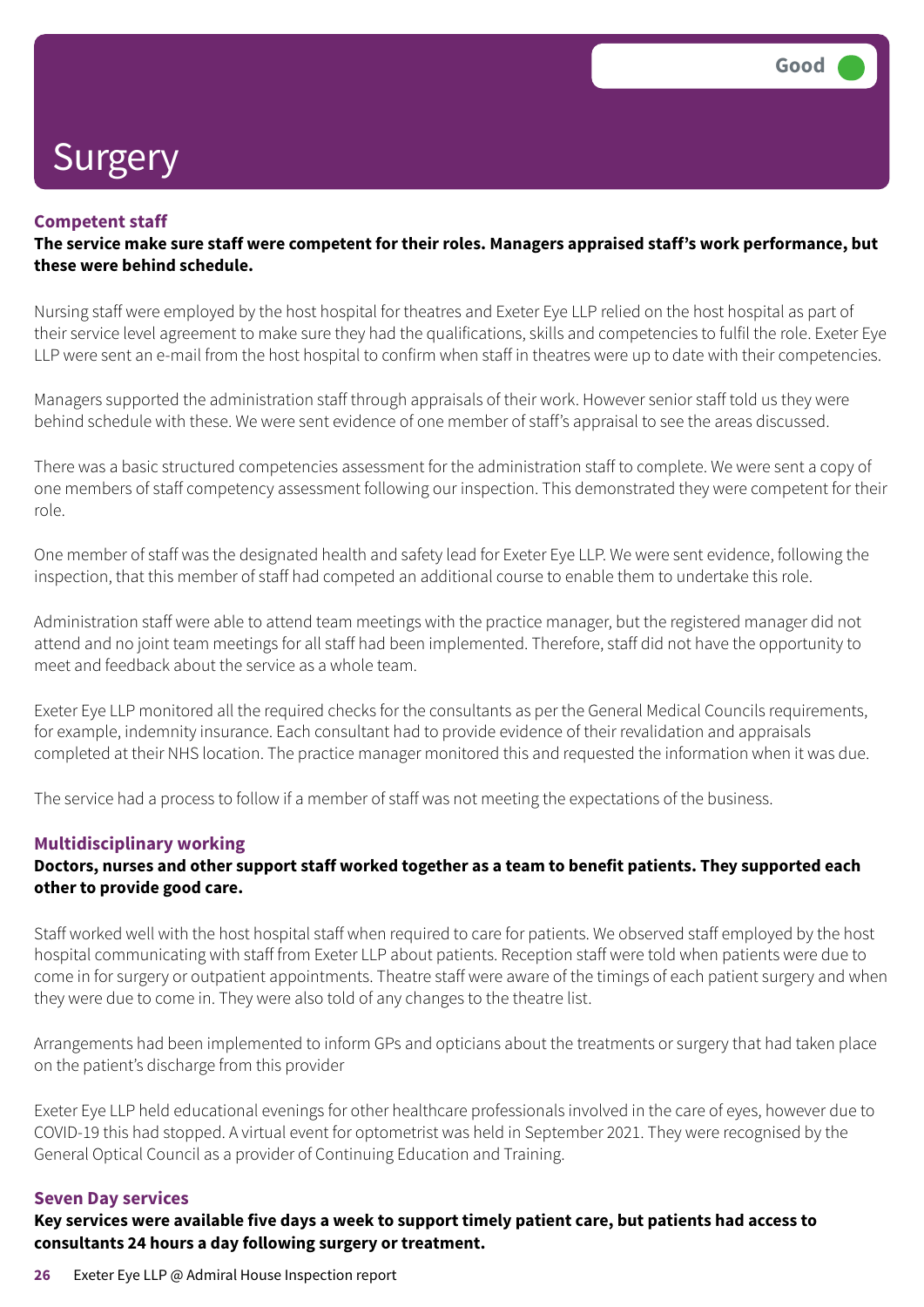Patients had their surgery under local anaesthetic and sedation if requested. They were discharged home once recovered. The consultant would see the patient before discharge if they had any concerns or if requested by the patient.

Patients who received treatment or surgery were given a hot line number to contact the consultant out of hours if they had concerns following surgery or treatment.

### **Consent, Mental Capacity Act and Deprivation of Liberty Safeguards**

### **Staff supported patients to make informed decisions about their care and treatment. They followed national guidance to gain patients' consent.**

Staff understood how and when to assess whether a patient had the capacity to make decisions about their care. Each patient was assessed for their suitability for surgery by the consultant. Patients chose to come to this service as they could refer themselves or by another health care professional.

Staff gained consent from patients for their care and treatment in line with legislation and guidance. We saw in the patient records we reviewed evidence of consent forms signed by the consultant and patient. Risk were also listed on the consent form.

Staff made sure patients consented to treatment based on all the information available. Consultants told patients about the treatment or operation and leaflets were also provided. The provider website also contained details about eye condition/diseases, treatments and operations.

The administration staff received training in the awareness of the Mental Capacity Act.

Clinical staff received and kept up to date with training in the Mental Capacity Act and Deprivation of Liberty Safeguards. This was provided as part of their NHS contracts and mandatory training.

Exeter Eye LLP did not routinely ask for evidence that staff employed by the host hospital had undertaken this training.



Our rating of caring stayed the same. We rated it as good.

### **Compassionate care**

### **Staff treated patients with compassion and kindness, respected their privacy and dignity, and took account of their individual needs.**

Staff were discreet and responsive when caring for patients. Staff took time to interact with patients in a respectful and considerate way. All patients we spoke with were positive about their experience. We observed patients in theatre and staff were kind and courteous when speaking to patients. Patients said staff treated them well and with kindness.

Staff were observed respecting patients' privacy and dignity. Patients wore their own clothes throughout the procedure. Staffed checked the patient was comfortable throughout the procedure.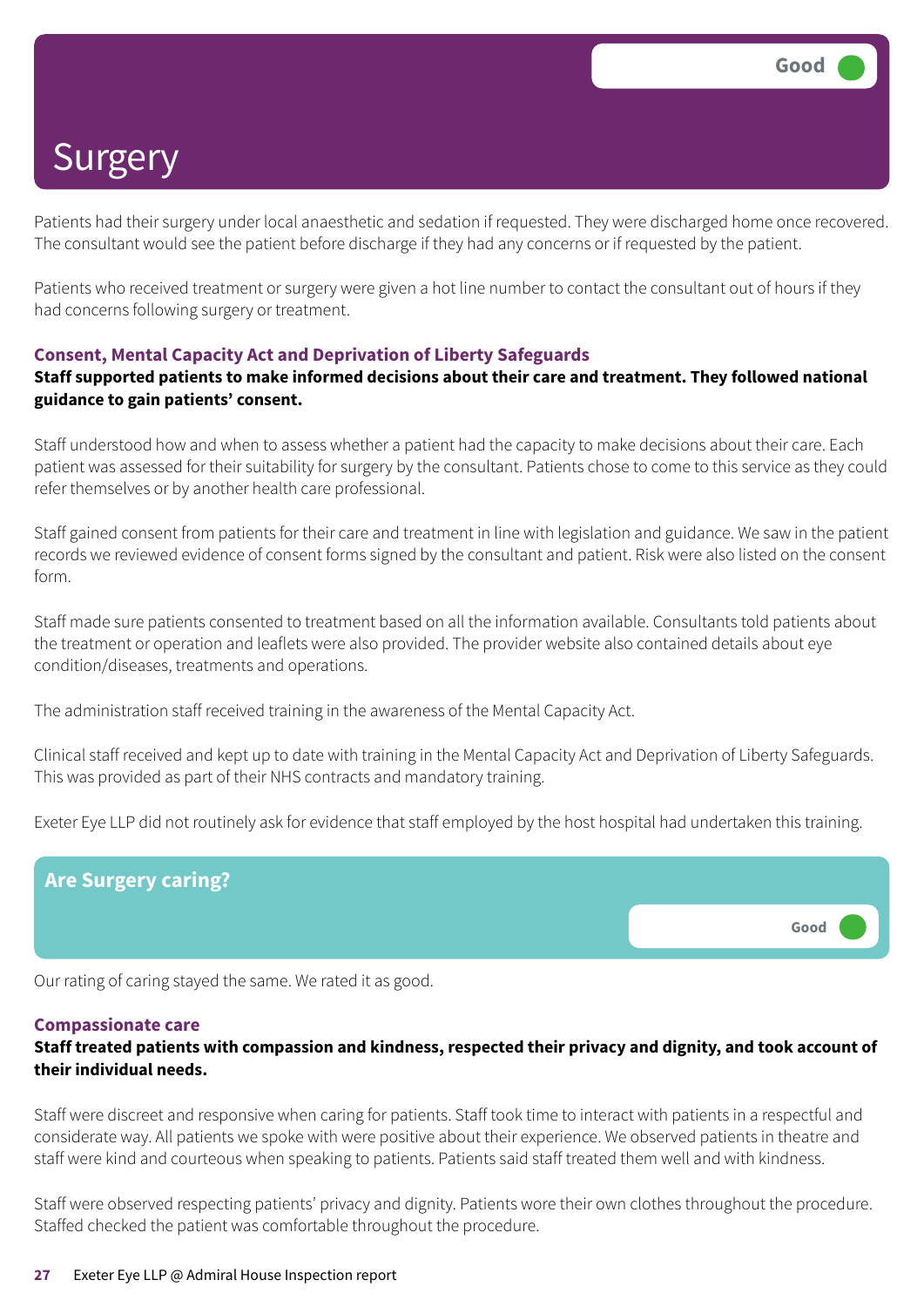Staff followed policy to keep patient care and treatment confidential. We did not witness any breaches of patient confidentiality.

### **Emotional support**

### **Staff provided emotional support to patients to minimise their distress.**

Staff gave patients help, emotional support and advice when they needed it. We observed staff talking to patients during their surgery to make sure they were comfortable.

Due to the COVID -19 pandemic patients' families were not able to be in the location with them and had to wait outside or collect them later. Therefore, we were not able to observe staff talking to families etc.

### **Understanding and involvement of patients and those close to them**

### **Staff supported patients to understand their condition and make decisions about their care and treatment.**

Staff made sure patients understood their care and treatment. Staff talked with patients in a way they could understand. Staff had access to some communication aids, for example loop for hearing aids. We observed staff interacting with patients during their surgical pathway in a way they could understand.

Patients and their families could give feedback on the service and their treatment and staff supported them to do this. Following their treatment or surgery, patients were sent information on how to give feedback. This was displayed on their website. However, information about how to make a complaint was not included.

Patients gave positive feedback about the service.



Our rating of responsive stayed the same. We rated it as good.

### **Service delivery to meet the needs of local people**

### The service planned and provided care in a way that met the needs of local people and the communities it **served.**

Managers planned and organised services, so they met the needs of the local population. Patients were able to self-refer or they were referred by their GP or optician. Patients could choose their consultant and they were able to have some flexibility in appointment times. All patients were private which meant their treatment was funded by insurance companies or themselves. Satellite clinics with various locations across Devon were available.

Each consultant had their own areas of specialities within ophthalmic surgery and treatments for eye conditions. For example, cataract and refractive lens surgery, macular degeneration and glaucoma. The service offered good continuity of care for patients as they would see the same consultant for initial consultations, treatment and follow up appointments.

Facilities and premises were appropriate for the services being delivered.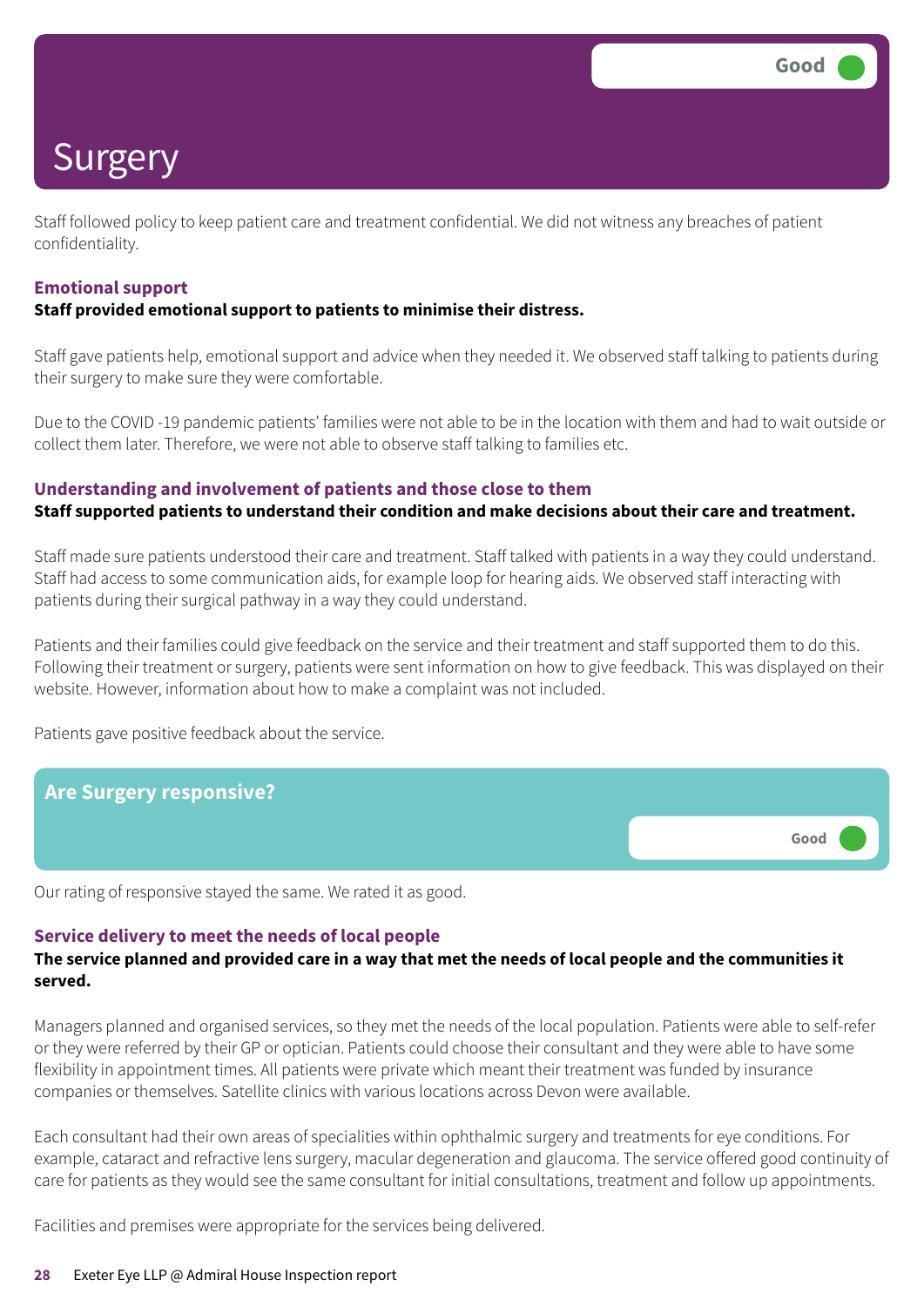### **Meeting people's individual needs**

**The service was inclusive and took account of patients' individual needs and preferences. Staff made reasonable adjustments to help patients access services.**

The service had information leaflets available in languages spoken by the patients and in large print. The providers website contained lots of information about treatments and surgery for patients to access.

Managers made sure staff, and patients, could get help from interpreters. Staff had access to a telephone translation service.

Staff had access to some communication aids to help patients become partners in their care and treatment. For example, a hearing loop was available, and we saw signs in the main reception advertising this.

Parking facilities were available at the location with designated parking spaces for people with a disability close to the main entrance. The service was provided on the ground floor and there were accessible toilets available by reception.

Due to COVID-19 and the pandemic patients were not able to bring relative or family members with them to appointments. However, if a patient required assistance from a carer this could accommodated but they needed to follow the same COVID-19 guidance as the patient.

### **Access and flow**

### People could access the service when they needed it and received the right care promptly. Waiting times from **referral to treatment and arrangements to treat and discharge patients were monitored.**

Managers monitored waiting times and made sure patients could access services when needed and received treatment within agreed timeframes. The provider monitored the waiting time for each consultant so if patients wanted the earliest appointment, the service chose a consultant with the shortest waiting time. Patients who requested a specific consultant were informed of the waiting time so they could make an informed decision if they were happy to wait.

Managers and staff worked to make sure patients did not stay longer than they needed to. Surgery times were staggered so patients did not have to wait too long before they were seen.

When patients' operations were cancelled these were rearranged as soon as possible. Exeter Eye LLP monitored all cancelled operations and why these were cancelled. Across all their locations a total of 88 procedures were cancelled. Of these 34 were by Exeter Eye LLP and the host hospital and 54 by patients. Reasons included patients or consultants being sick and equipment failure.

The appropriate cooling off periods for cosmetic surgery were considered as set out in by The Royal College of Ophthalmologists. We reviewed five sets of patients records who all had undergone cosmetic eye surgery and we observed their surgery was after the two-week cooling off period.

### **Learning from complaints and concerns**

It was easy for people to give feedback and raise concerns about care received. The service treated concerns **and complaints seriously, investigated them and shared lessons learned with all staff.**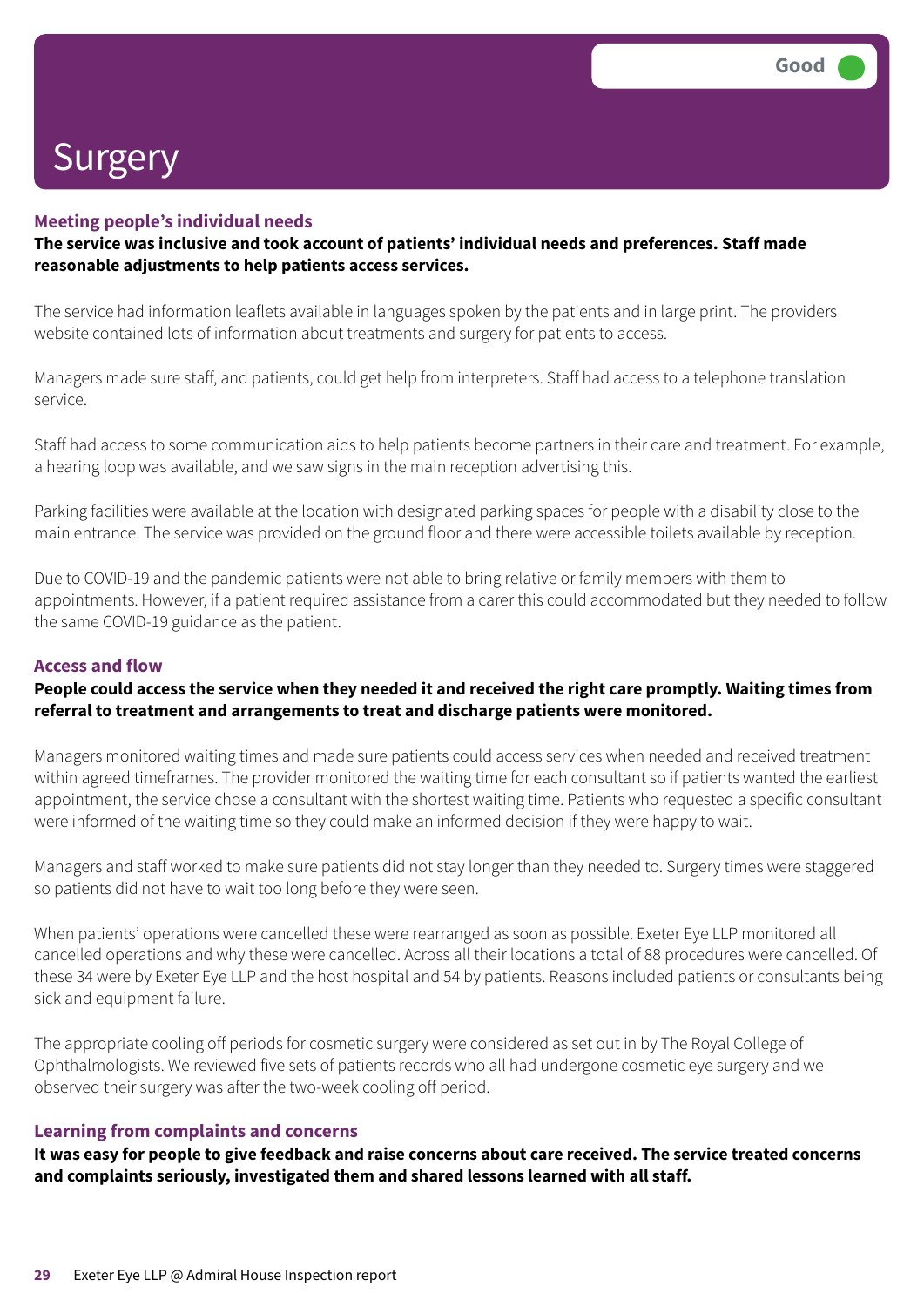Patients, relatives and carers knew how to complain or raise concerns. We saw evidence of feedback to the service. However, information on how to make a complaint was not included on their website or displayed in patient areas. Following the inspection, the provider told us there was a poster on display in the diagnostic area, but they planned to move it to a more prominent position.

Staff understood the policy on complaints and knew how to handle them.

Managers investigated complaints and would identify themes as required.

The service had received eight complaints in the last 12 months.

Staff knew how to acknowledge complaints and patients received feedback from managers after the investigation into their complaint. The practice manager was responsible for acknowledging the complaint and contacting the complainant. The complaint was shared with the registered manager and the consultant who provided the treatment. This would be investigated. There were set timescales to respond to complaints.

Managers shared feedback from complaints with staff and learning was used to improve the service. All complaints were discussed at the medical advisory committee meetings.

The provider was looking to join an independent service to refer on any complaints they might not be able to reach a conclusion on with the complainant.



Our rating of well-led stayed the same. We rated it as requires improvement.

### **Leadership**

### Leaders did not have all the skills and abilities to run the service due to time constraints. They understood and managed the priorities and issues the service faced. They were mostly visible and approachable in the service **for patients and staff.**

Not all the leaders had all the skills, knowledge or time to manage the service. The registered manager was only at the service one to two days per week and this was spent with patients. They also had a contract with a local NHS trust as a consultant. This meant they didn't have time to commit to the registered managers role. A practice manager had been appointed prior to the last inspection to oversee the day to day running of the service. They kept the registered manager up to date on any issues within the service.

The registered manager had many roles within the service to include safeguarding lead, infection prevention and control lead and Caldicott Guardian. However, no additional training had been completed to enable them to undertake these roles effectively.

Leaders understood the challenges to quality and sustainability and could identify the actions needed to address them. These were not always documented. Leaders were keen to make improvements when areas were identified as an issue however, this was more of a reactive management style. This was also identified at the last inspection.

#### **30** Exeter Eye LLP @ Admiral House Inspection report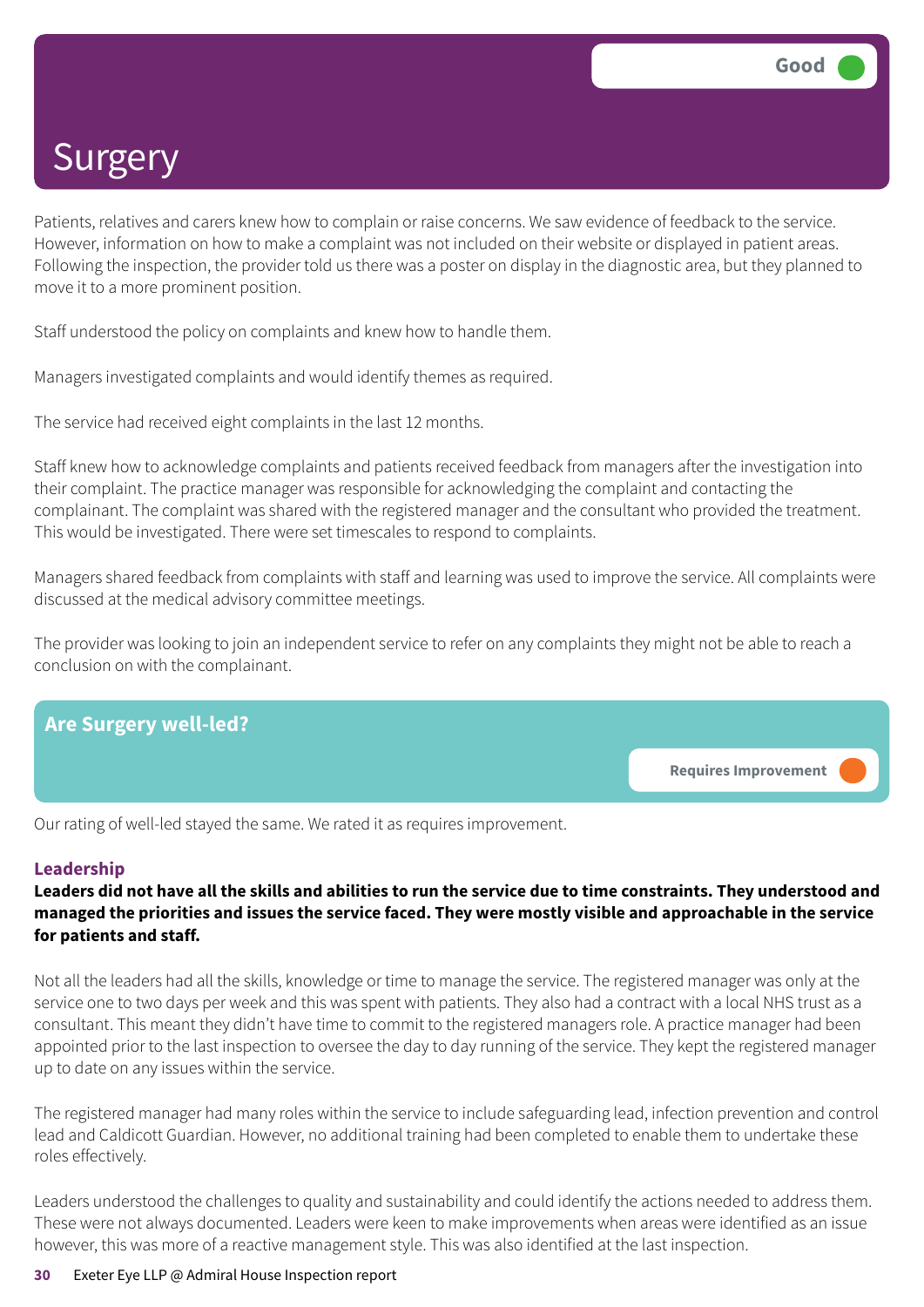Leaders were visible when they were at the service and staff confirmed they were approachable.

### **Vision and Strategy**

The service had a vision for what it wanted to achieve and a documented strategy to turn it into action. The **vision and strategy were focused on sustainability of services. Leaders understood and knew how to apply them and monitored some progress.**

There was a clear vision with quality and sustainability as the top priorities. The registered manager told us Exeter Eye LLP had a vision to provide 'the most advanced techniques and technology to deliver clear vision' and to offer 'the very best in patient care and comfort'. The registered manager and consultant partners were responsible for developing a mission statement. We were shown this during our inspection.

There was a documented strategy for achieving their priorities and delivering good quality sustainable care. The registered manager told us it was about delivering high quality care to patients.

Staff knew about the strategy for wanting to offer patients high quality care and they told us they made sure they worked towards achieving this.

Some aspects of progress against delivery of the strategy were monitored at the Medical Advisory Committee meetings (MAC) where they discussed performance and activity of each consultant.

### **Culture**

### Staff felt respected, supported and valued. They were focused on the needs of patients receiving care. The **service had an open culture where patients, their families and staff could raise concerns without fear.**

Staff felt supported, respected and valued. The culture was centred on the needs and experience of patients who used services. Staff told us they felt positive and proud to work in the organisation.

The culture encouraged, openness and honesty at all levels within the organisation, including with patients, in response to incidents. We saw evidence of this when the service reported the never event of the wrong lens being inserted. Records demonstrated the patient was informed of what had happened and offered alternative treatment. This was explained to the patient who made the decision on further treatment from the options offered.

Staff told us they were able to raise concerns without fear of retribution, and they were listened to by the leaders of the service.

There were cooperative, supportive and appreciative relationships among staff. Staff and teams worked collaboratively, in their own service and with staff from the host.

### **Governance**

### **Leaders had some governance process throughout the service and with partner organisations. However, some improvement was needed to documentation of audits. Staff at all levels were clear about their roles and accountabilities. Senior staff had regular opportunities to meet to discuss performance of the service**.

There were some structures, processes and systems of accountability to support the delivery of good quality, sustainable services. At our last inspection we found the governance systems were underdeveloped. At this inspection we found some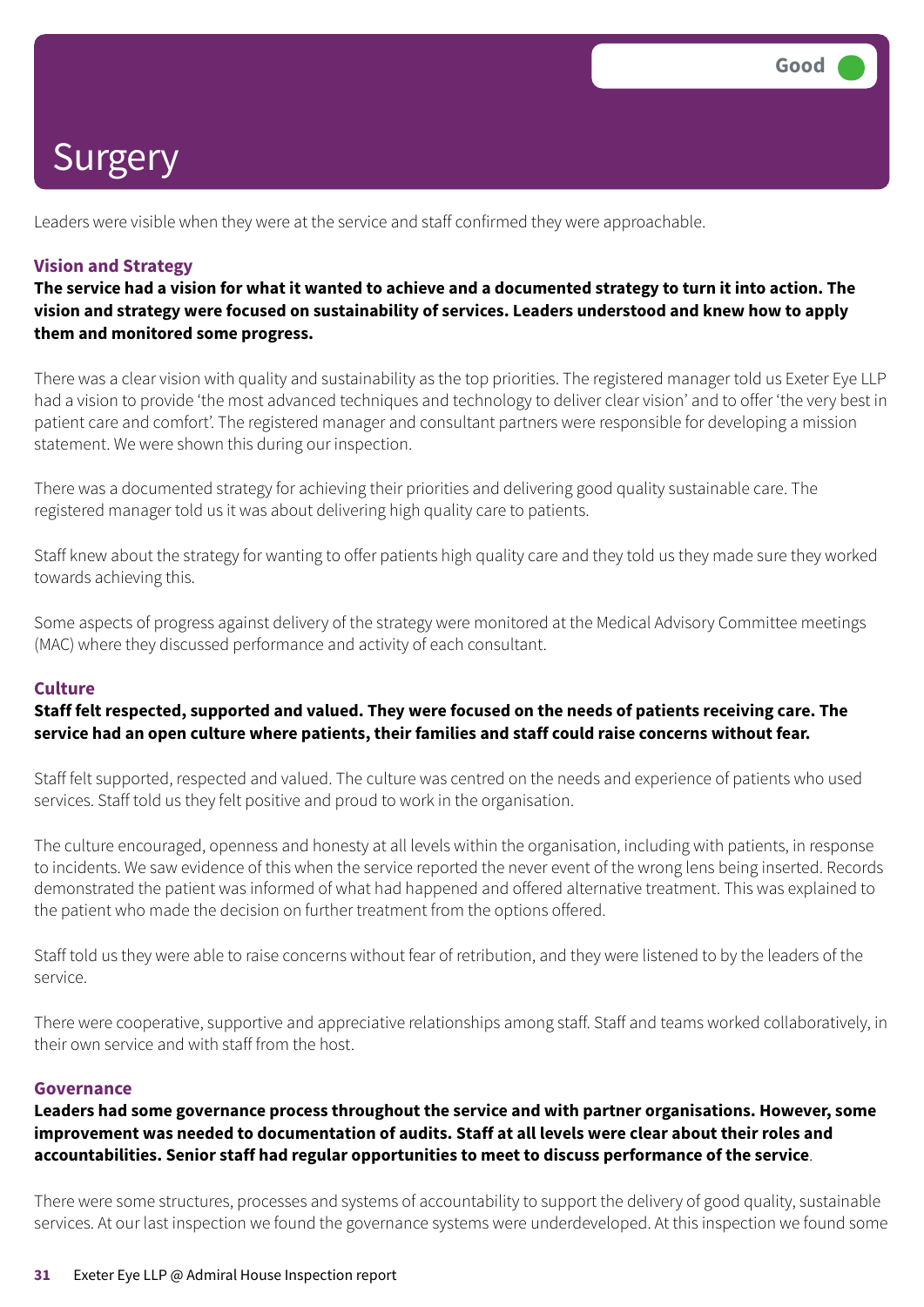progress toward improving this, but this still requires some improvement. There was confusion about when governance meetings were happening to discuss monitoring of the service provision. We were told, following our inspection, that governance meetings were included at the same time as the Medical Advisory Committee meetings (MAC). But this was not clear in the minutes of these meetings. Senior staff said they would review the title of the minutes to make it clearer.

We were sent records of meetings with the host hospital to discuss service provision and any issues for example, equipment. These meeting were undertaken on a regular basis.

There was no planned timetable for audits to monitor service provision and improvement. We saw a records audit was completed every six months and where an issue was identified we saw action had been taken.

Compliance with the World Health Organization (WHO) checklist was audited by the host hospital and copies of these were shared with Exeter Eye LLP.

We saw spreadsheets of complaints and incidents, and these were also included in the quarterly safety report, we were told these were reviewed for any trends. We saw there were several data information incidents which had been investigated and actions taken.

There was no training matrix or schedule to monitor training of staff, and the policy did not contain details on frequency and how training was to be evidenced. However, records we were shown of individual members of staff training demonstrated they were up to date with mandatory training.

Not all policies were not always up to date with the latest legislation, for example their vulnerable adults' policy which was also identified at the last inspection. The incident reporting policy did not contain all the information about notifiable incidents to the Care Quality Commission and other bodies.

Since the last inspection the provider now asked the host hospital for assurances, for example about staffing in theatres, training of these staff and infection control audits at regular intervals and theatre equipment servicing and maintenance. An e-mail was returned from the host hospital stating if all the areas were compliant. Exeter Eye LLP did not have oversight of the actual documents or details.

Cleaning of theatres was completed by the host hospital staff and records of this were also not routinely shared with Exeter Eye LLP to help with their monitoring and auditing.

MAC meetings were attended by the consultants and practice manager. Minutes were kept of these meetings and they looked at for example, any incidents, performance and complaints.

Staff at all levels were clear about their roles and they understood what they are accountable for, and to whom.

Arrangements had been implemented with partners and third-party providers. We saw Exeter LLP had service level agreements with several other providers including the host hospital. Senior staff told us there was no review date on the service level agreement with the host hospital and they met when changes were needed.

### **Management of risk, issues and performance**

**Leaders used some systems to manage performance. They did not always identify and escalate relevant risks** and issues or identified actions to reduce their impact. They did not have their own plans to cope with **unexpected events.**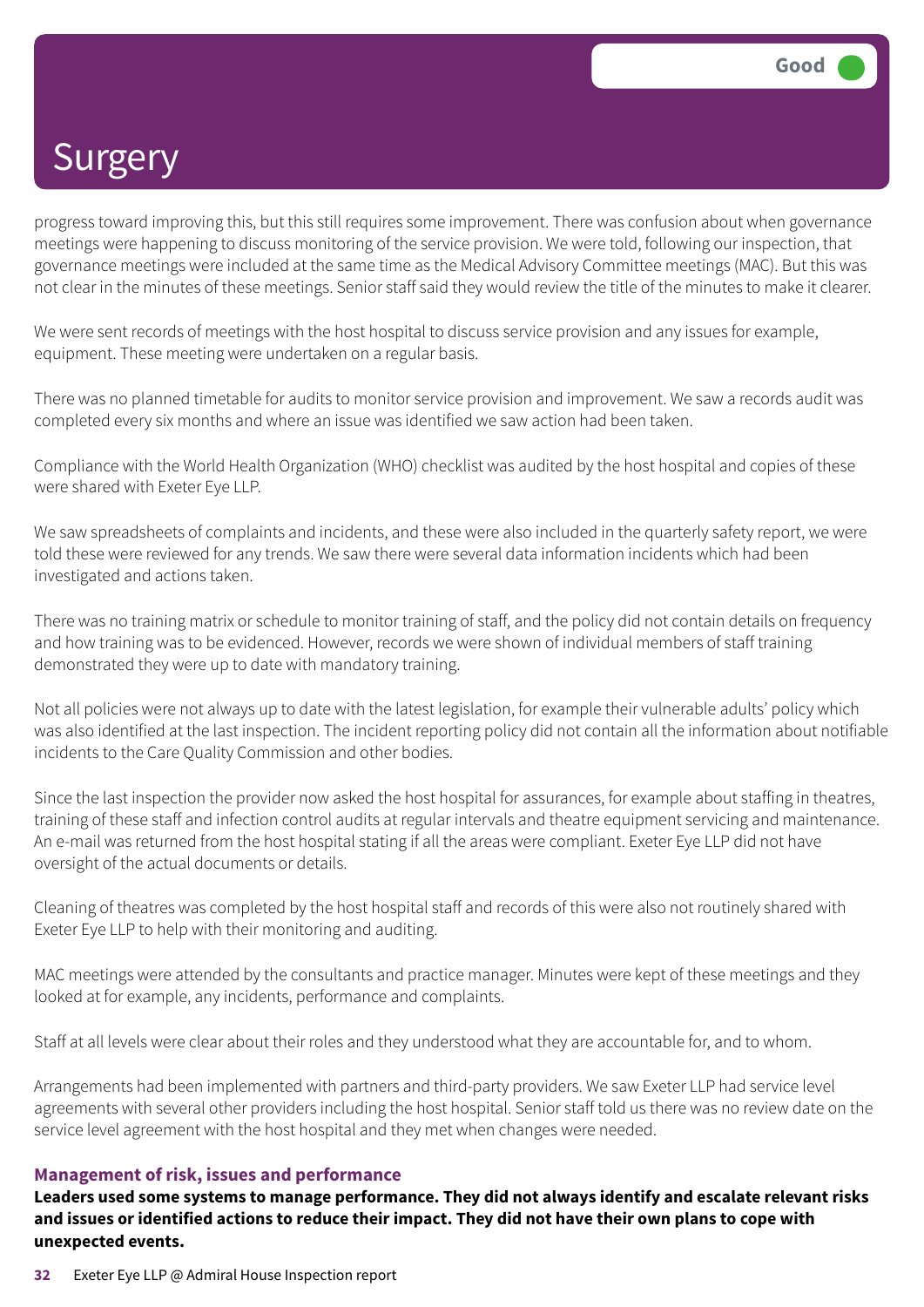There were some assurance systems to monitor performance and any issues. We saw performance was discussed at the MAC meetings, but it was not clear if they were part of any other governance arrangements.

There was no systematic programme of clinical and internal audit to monitor quality, operational processes, and systems to identify where action should be taken. We saw evidence of one of the records audits which were completed six monthly and actions had been taken following the identification of an issue. We did see monitoring of the service that was not considered or used as part of their auditing, for example, monitoring of cancelled operations/outpatient appointments and the reasons why.

Arrangements for identifying, recording and managing risks, issues and mitigating actions was based on being reactive rather than proactive. The risk register was about issues that had happened and not on potential risks. This log was detailed but no tool had been used to assess the risk. This meant staff had not identified any risks to their service provision.

Potential risks were not considered when planning services, for example seasonal or other expected or unexpected fluctuations in demand, or disruption to staffing or facilities. Senior staff told us the host hospital had a business continuity plan and felt these would be the same sort of risks for them, for example, power cut. Exeter Eye LLP did not have their own business continuity plan to manage the risks to their service.

### **Information Management**

### **The service collected data and analysed it. The information systems were integrated and secure. Data or notifications were not always consistently submitted to external organisations as required.**

We saw the service had an understanding of performance, as this was monitored for each consultant and discussed at the MAC meetings. Views of patients were also included in the meetings. This was also published on their website for each consultant so prospective patients could read it.

There were some arrangements to ensure that data or notifications were submitted to external bodies as required. Not all senior staff were aware of what notifications needed to be sent to the Care Quality Commission (CQC). For example, when the elective service was closed, and surgery was not carried out a notification form was not sent. However, they did notify the CQC of the Never Event. We also found they had not reported a suspected case of work related COVID-19 to RIDDOR. However, following the inspection, the provider sent us details of the review of each case and found the staff in question had not been in the same office, therefore it was not classed as a work related infection of COVID-19.

Arrangements to ensure the availability, integrity and confidentiality of identifiable data, records and data management systems had been implemented. We saw any data security breaches were recorded as an incident, investigated and areas for learning were included.

Staff had to log into and out of their computer systems to prevent unauthorised access.

The registered manager was the information controller for the purposes of The General Data Protection Regulation (GDPR) and Caldicott Guardian.

### **Engagement**

**Leaders engaged with patients, staff, and the public to manage services. They collaborated with their partner** organisation to help improve services for patients. However, staff meetings didn't include all staff at the same **time.**